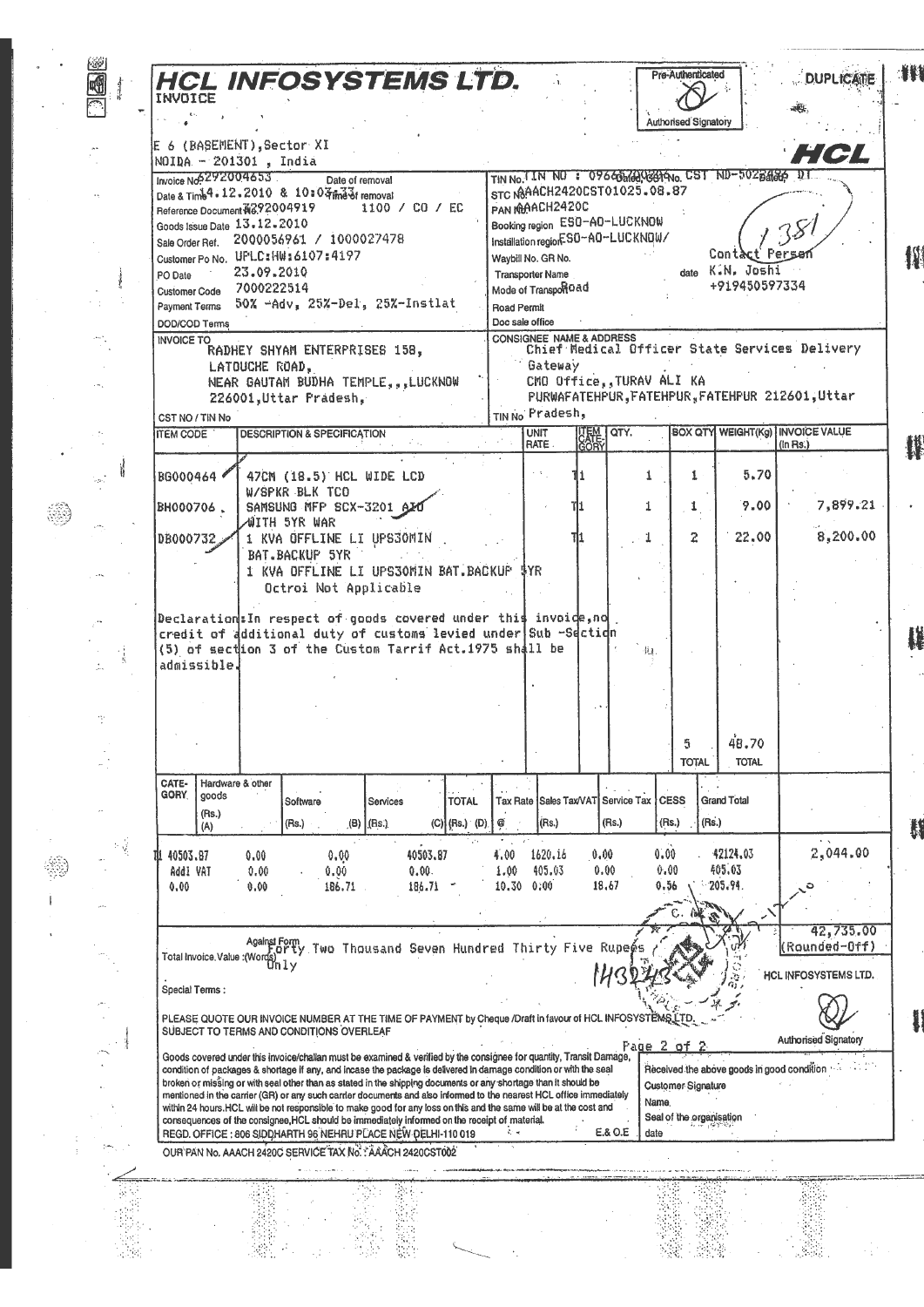$22$ 

|                  | <b>INSTALLATION REPORT</b>                                                              |                                                                                                                                                                                                                                                                                                                                                                                                                                                                                                                             |                                     |                                                                                                                                        |                                          |  |  |  |  |
|------------------|-----------------------------------------------------------------------------------------|-----------------------------------------------------------------------------------------------------------------------------------------------------------------------------------------------------------------------------------------------------------------------------------------------------------------------------------------------------------------------------------------------------------------------------------------------------------------------------------------------------------------------------|-------------------------------------|----------------------------------------------------------------------------------------------------------------------------------------|------------------------------------------|--|--|--|--|
|                  |                                                                                         |                                                                                                                                                                                                                                                                                                                                                                                                                                                                                                                             | <b>Customer Name &amp; Address:</b> |                                                                                                                                        |                                          |  |  |  |  |
|                  | HCL Infosystems Ltd.<br>8-A Faizabad Road, Opp Dua Ka Ghar<br>Mahanagar, Lucknow-226007 |                                                                                                                                                                                                                                                                                                                                                                                                                                                                                                                             | sadar Tanseel Fatchbur              |                                                                                                                                        |                                          |  |  |  |  |
|                  |                                                                                         |                                                                                                                                                                                                                                                                                                                                                                                                                                                                                                                             |                                     | (Complete address must be filled)                                                                                                      |                                          |  |  |  |  |
| <b>ORDER NO:</b> | <b>ORDER REF: UPLC:HW:6107:4197</b>                                                     |                                                                                                                                                                                                                                                                                                                                                                                                                                                                                                                             |                                     | <b>Order Reference:</b><br><b>State Services Delivery Gateway Project</b><br>Centre for eGovernance (CeGP), U.P.<br><b>Under NeGP.</b> |                                          |  |  |  |  |
| S. NO            |                                                                                         | <b>TTEM</b>                                                                                                                                                                                                                                                                                                                                                                                                                                                                                                                 | QTY                                 | ITEM SERIAL NO.                                                                                                                        | <b>REMARKS</b>                           |  |  |  |  |
| 1.               |                                                                                         | HCL Desktop Computer: Intel Core 2 Duo Processor<br>E7500 (2.93 GHz, 3 MB L@ Cache 1066 MHz FSB), Intel<br>G41, 2 GB DDR3 RAM 1333 MHz, 250 GB SATA HDD 7200<br>RPM, 1ECP/EPP Parallel Port, 1 Serial Port, 1 PS/2 Mouse                                                                                                                                                                                                                                                                                                    | 01                                  | BIOAA344842                                                                                                                            |                                          |  |  |  |  |
|                  | License & media, DMI 2.0 Compliant.                                                     | Port, 1 PS/2 Keyboard Port, VGA Port, RJ45 Port, 6 USB<br>Port (with two in front), 4 PCI slots including 2 PCI<br>Express slots available, Integrated Gigabit Ethernet<br>Controller, 18.5" TFT Monitor with Inbuilt speakers, DVD<br>Writer SATA, 104+14 Keys MM Keyboard (OEM), Optical<br>Mouse (OEM) with scroll button & mouse Pad, Windows 7<br>Professional preloaded with COA License (Certificate of<br>Authenticity) & Recovery Media, Driver software for<br>motherboard, MacAfee Virusscan Plus preloaded with |                                     | AIO184377685                                                                                                                           | ARE HANDED<br><b>DMER</b><br>ACCESSORIES |  |  |  |  |
| 2.               | <b>Laser Printer: Samsung SCX-3201</b><br>(MFP Laser All-in-One: Print, Scan, Copy).    |                                                                                                                                                                                                                                                                                                                                                                                                                                                                                                                             |                                     | 01 250XBFE29003023                                                                                                                     |                                          |  |  |  |  |
| 3.               | <b>UPS: NeoPower Make</b><br>load (0.6 PF).                                             | 1 KVA Offline UPS with 30 minutes battery backup on full                                                                                                                                                                                                                                                                                                                                                                                                                                                                    | 01                                  | $10 - 11 - 3426$                                                                                                                       | ALL CD'S                                 |  |  |  |  |
|                  |                                                                                         |                                                                                                                                                                                                                                                                                                                                                                                                                                                                                                                             |                                     |                                                                                                                                        |                                          |  |  |  |  |
|                  | Warranty: All hardware and software<br>warranty as per PO<br><b>Installation Date:</b>  | RECEIVED ALL THE ABOVE ITEMS AND INSTALLATION OF THE SAME HAS<br>BEEN COMPLETED.<br><b>CUSTOMER SIGNATURE &amp; STAMP:</b>                                                                                                                                                                                                                                                                                                                                                                                                  |                                     |                                                                                                                                        |                                          |  |  |  |  |
|                  | FOR HCL Infosystems Ltd.                                                                | <b>NAME &amp; DESIGNATION:</b>                                                                                                                                                                                                                                                                                                                                                                                                                                                                                              |                                     |                                                                                                                                        |                                          |  |  |  |  |
|                  |                                                                                         | DATE: $21 - 2 -$                                                                                                                                                                                                                                                                                                                                                                                                                                                                                                            |                                     |                                                                                                                                        |                                          |  |  |  |  |
|                  | (Authorized HCL representative)                                                         |                                                                                                                                                                                                                                                                                                                                                                                                                                                                                                                             |                                     |                                                                                                                                        |                                          |  |  |  |  |

 $\frac{1}{\sqrt{2}}$ 

 $\frac{1}{2}$ 

 $\mathcal{L}^{\text{max}}_{\text{max}}$  and  $\mathcal{L}^{\text{max}}_{\text{max}}$ 

 $\label{eq:2.1} \mathcal{L}(\mathcal{L}^{\text{max}}_{\mathcal{L}}(\mathcal{L}^{\text{max}}_{\mathcal{L}})) \leq \mathcal{L}(\mathcal{L}^{\text{max}}_{\mathcal{L}}(\mathcal{L}^{\text{max}}_{\mathcal{L}}))$ 

 $\label{eq:3.1} \frac{1}{\sqrt{2}}\left(\frac{1}{\sqrt{2}}\right)^{2}=\frac{1}{2}\left(\frac{1}{2}\right)^{2}$ 

**美** 

 $\frac{1}{2}\left(\frac{1}{N}\right)^{1/2}\frac{1}{N}$ 

 $\ddot{\phantom{0}}$ 

 $\sim$ 

 $\frac{1}{2}$  ,  $\frac{1}{2}$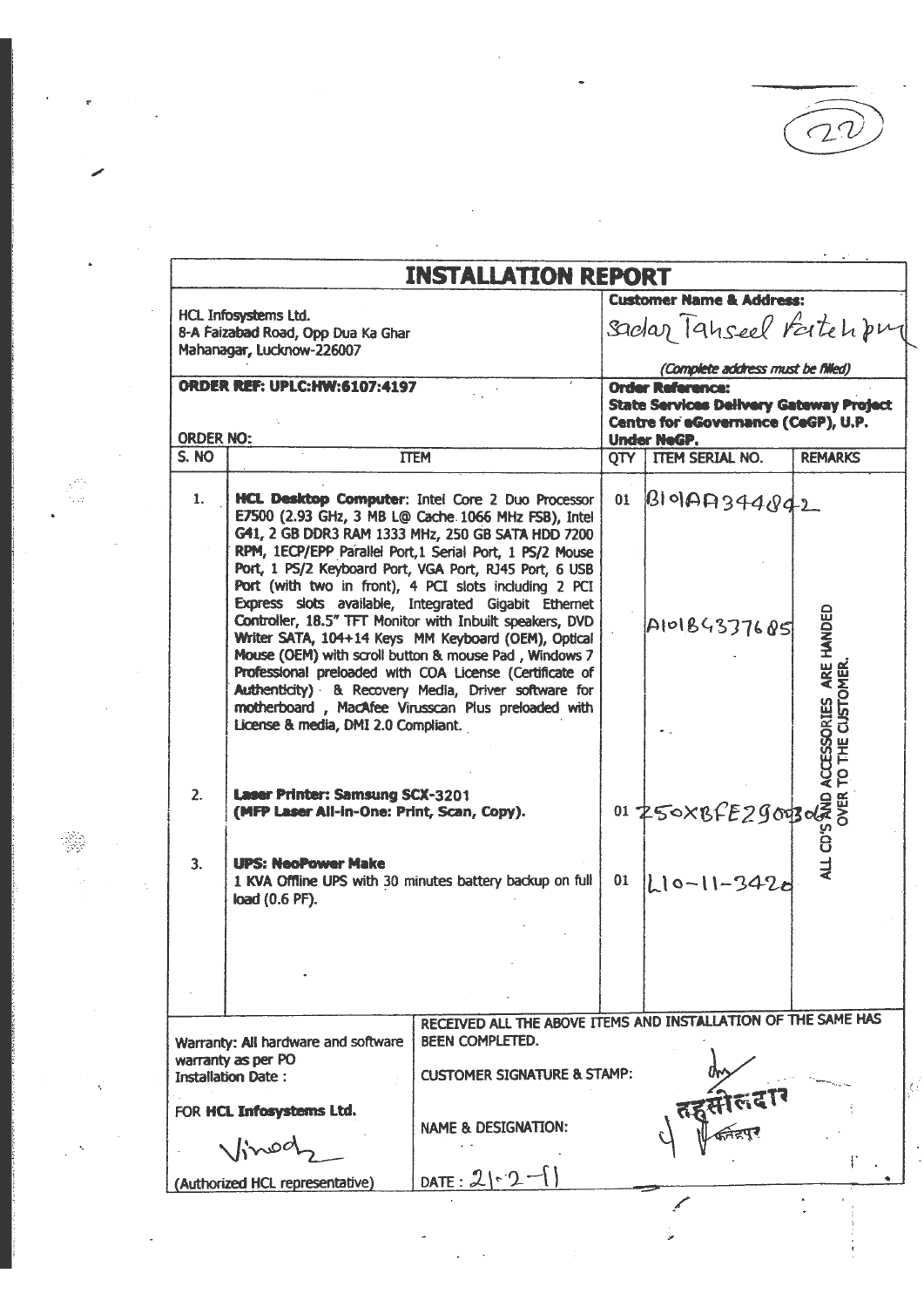|                                                   |                                                                                                                                                                                                                                                                                                                                                                                                                                                 | <b>INSTALLATION REPORT</b>                                                                                                                                                                                                                                                                                                                  |                                                                                                                                                       |                                                                          |                                                  |  |
|---------------------------------------------------|-------------------------------------------------------------------------------------------------------------------------------------------------------------------------------------------------------------------------------------------------------------------------------------------------------------------------------------------------------------------------------------------------------------------------------------------------|---------------------------------------------------------------------------------------------------------------------------------------------------------------------------------------------------------------------------------------------------------------------------------------------------------------------------------------------|-------------------------------------------------------------------------------------------------------------------------------------------------------|--------------------------------------------------------------------------|--------------------------------------------------|--|
|                                                   | <b>HCL Infosystems Ltd.</b><br>8-A Faizabad Road, Opp Dua Ka Ghar<br>Mahanagar, Lucknow-226007                                                                                                                                                                                                                                                                                                                                                  |                                                                                                                                                                                                                                                                                                                                             |                                                                                                                                                       | <b>Customer Name &amp; Address:</b><br>Land Record.<br>Bindki, Fatchpur. |                                                  |  |
|                                                   | <b>ORDER REF: UPLC:HW:6107:4197</b>                                                                                                                                                                                                                                                                                                                                                                                                             |                                                                                                                                                                                                                                                                                                                                             | (Complete address must be filled)<br><b>Order Reference:</b><br><b>State Services Delivery Gateway Project</b><br>Centre for eGovernance (CeGP), U.P. |                                                                          |                                                  |  |
| order No:                                         | <u>900008930</u>                                                                                                                                                                                                                                                                                                                                                                                                                                |                                                                                                                                                                                                                                                                                                                                             |                                                                                                                                                       | <b>Under NeGP.</b>                                                       |                                                  |  |
| S. NO                                             |                                                                                                                                                                                                                                                                                                                                                                                                                                                 | <b>TTEM</b>                                                                                                                                                                                                                                                                                                                                 | QTY                                                                                                                                                   | ITEM SERIAL NO.                                                          | <b>REMARKS</b>                                   |  |
| $\mathbf{1}$ .                                    |                                                                                                                                                                                                                                                                                                                                                                                                                                                 | HCL Desktop Computer: Intel Core 2 Duo Processor<br>E7500 (2.93 GHz, 3 MB L@ Cache 1066 MHz FSB), Intel<br>G41, 2 GB DDR3 RAM 1333 MHz, 250 GB SATA HDD 7200<br>RPM, 1ECP/EPP Parallel Port, 1 Serial Port, 1 PS/2 Mouse<br>Port, 1 PS/2 Keyboard Port, VGA Port, RJ45 Port, 6 USB<br>Port (with two in front), 4 PCI slots including 2 PCI | 01                                                                                                                                                    | $ B $ bl AA345086<br>A101BG 338090                                       |                                                  |  |
|                                                   | Express slots available, Integrated Gigabit Ethernet<br>Controller, 18.5" TFT Monitor with Inbuilt speakers, DVD<br>Writer SATA, 104+14 Keys MM Keyboard (OEM), Optical<br>Mouse (OEM) with scroll button & mouse Pad, Windows 7<br>Professional preloaded with COA License (Certificate of<br>Authenticity) & Recovery Media, Driver software for<br>motherboard, MacAfee Virusscan Plus preloaded with<br>License & media, DMI 2.0 Compliant. |                                                                                                                                                                                                                                                                                                                                             |                                                                                                                                                       |                                                                          | ARE HANDED                                       |  |
| 2.                                                | <b>Laser Printer: Samsung SCX-3201</b><br>(MFP Laser All-in-One: Print, Scan, Copy).                                                                                                                                                                                                                                                                                                                                                            |                                                                                                                                                                                                                                                                                                                                             |                                                                                                                                                       | 01 2 50xBf B2900125V                                                     | OVER TO THE CUSTOMER<br>ALL CD'S AND ACCESSORIES |  |
| 3.<br><b>UPS: NeoPower Make</b><br>load (0.6 PF). |                                                                                                                                                                                                                                                                                                                                                                                                                                                 | 1 KVA Offline UPS with 30 minutes battery backup on full                                                                                                                                                                                                                                                                                    |                                                                                                                                                       | 01 $ L  = 3935$ .                                                        |                                                  |  |
|                                                   |                                                                                                                                                                                                                                                                                                                                                                                                                                                 |                                                                                                                                                                                                                                                                                                                                             |                                                                                                                                                       |                                                                          |                                                  |  |
|                                                   |                                                                                                                                                                                                                                                                                                                                                                                                                                                 | RECEIVED ALL THE ABOVE ITEMS AND INSTALLATION OF THE SAME HAS                                                                                                                                                                                                                                                                               |                                                                                                                                                       |                                                                          |                                                  |  |
|                                                   | Warranty: All hardware and software<br>warranty as per PO<br>Installation Date:                                                                                                                                                                                                                                                                                                                                                                 | <b>BEEN COMPLETED.</b><br><b>CUSTOMER SIGNATURE &amp; STAMP:</b>                                                                                                                                                                                                                                                                            |                                                                                                                                                       |                                                                          |                                                  |  |
|                                                   | FOR HCL Infosystems Ltd.                                                                                                                                                                                                                                                                                                                                                                                                                        |                                                                                                                                                                                                                                                                                                                                             |                                                                                                                                                       |                                                                          |                                                  |  |
|                                                   |                                                                                                                                                                                                                                                                                                                                                                                                                                                 | <b>NAME &amp; DESIGNATION:</b>                                                                                                                                                                                                                                                                                                              |                                                                                                                                                       |                                                                          |                                                  |  |
|                                                   | (Authorized HCL representative)                                                                                                                                                                                                                                                                                                                                                                                                                 | DATE:                                                                                                                                                                                                                                                                                                                                       |                                                                                                                                                       |                                                                          |                                                  |  |

ರಿದ್ದಾ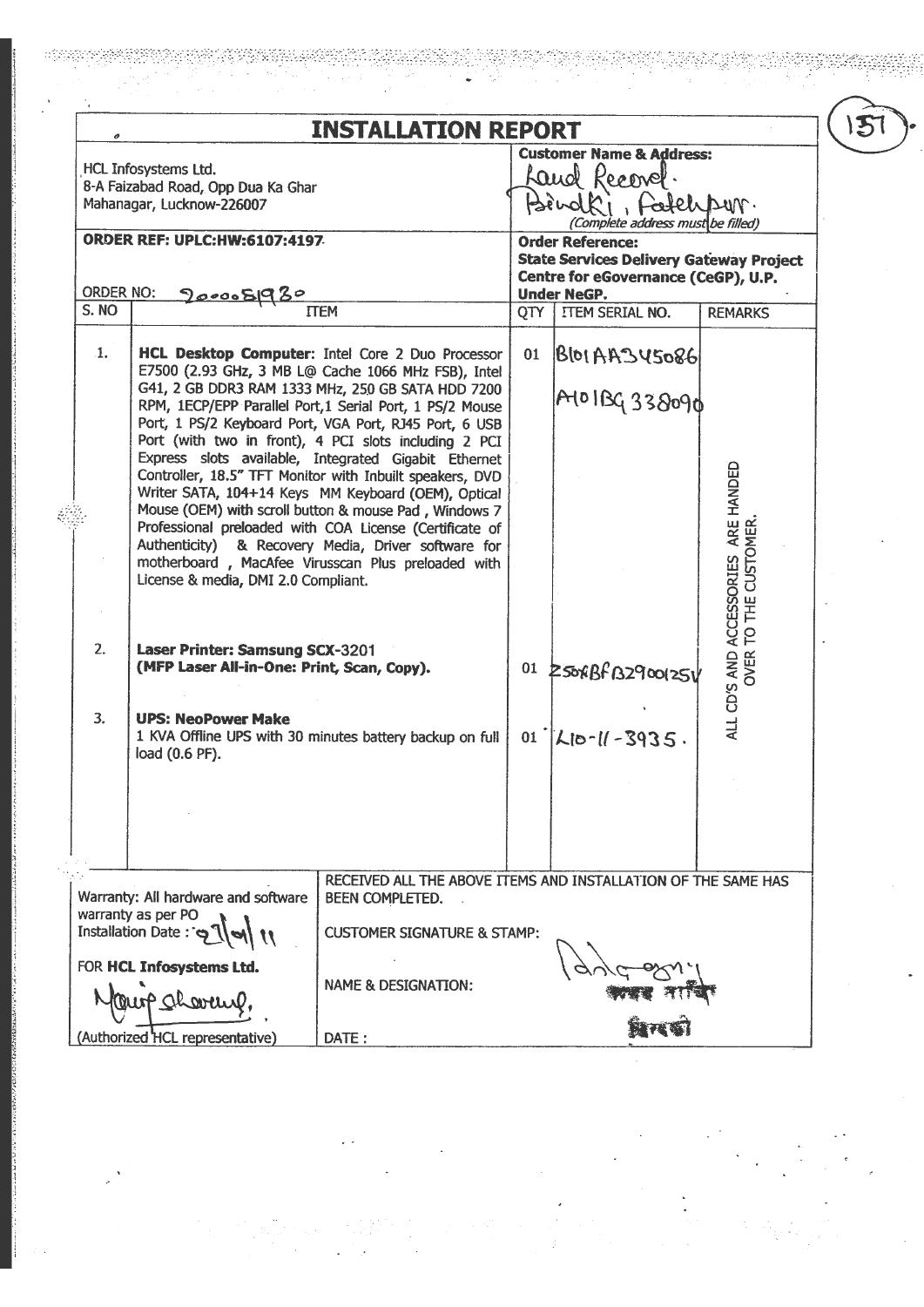|              |                                                                                                                                                                                                                                                                                                                                                                                                                                                                                                                                                                                                                                                                                                                                                                                                | <b>INSTALLATION REPORT</b>                                                              |                                                                           | <b>Customer Name &amp; Address:</b>               |                                                           |
|--------------|------------------------------------------------------------------------------------------------------------------------------------------------------------------------------------------------------------------------------------------------------------------------------------------------------------------------------------------------------------------------------------------------------------------------------------------------------------------------------------------------------------------------------------------------------------------------------------------------------------------------------------------------------------------------------------------------------------------------------------------------------------------------------------------------|-----------------------------------------------------------------------------------------|---------------------------------------------------------------------------|---------------------------------------------------|-----------------------------------------------------------|
|              | HCL Infosystems Ltd.<br>8-A Faizabad Road, Opp Dua Ka Ghar<br>Mahanagar, Lucknow-226007                                                                                                                                                                                                                                                                                                                                                                                                                                                                                                                                                                                                                                                                                                        |                                                                                         |                                                                           | 720021220107<br>(Complete address must be filled) |                                                           |
|              | <b>ORDER REF: UPLC:HW:6107:4197</b>                                                                                                                                                                                                                                                                                                                                                                                                                                                                                                                                                                                                                                                                                                                                                            |                                                                                         | <b>Order Reference:</b><br><b>State Services Delivery Gateway Project</b> |                                                   |                                                           |
|              |                                                                                                                                                                                                                                                                                                                                                                                                                                                                                                                                                                                                                                                                                                                                                                                                |                                                                                         |                                                                           | Centre for eGovernance (CeGP), U.P.               |                                                           |
|              | ORDER NO: $943 \times 193$                                                                                                                                                                                                                                                                                                                                                                                                                                                                                                                                                                                                                                                                                                                                                                     |                                                                                         |                                                                           | <b>Under NeGP.</b><br>QTY   ITEM SERIAL NO.       | <b>REMARKS</b>                                            |
| <b>S. NO</b> | <b>ITEM</b>                                                                                                                                                                                                                                                                                                                                                                                                                                                                                                                                                                                                                                                                                                                                                                                    |                                                                                         |                                                                           |                                                   |                                                           |
| $1.$ $\Box$  | HCL Desktop Computer: Intel Core 2 Duo Processor<br>E7500 (2.93 GHz, 3 MB L@ Cache 1066 MHz FSB), Intel<br>G41, 2-GB DDR3 RAM 1333 MHz, 250 GB SATA HDD 7200<br>RPM, 1ECP/EPP Parallel Port, 1 Serial Port, 1 PS/2 Mouse<br>Port, 1 PS/2 Keyboard Port. VGA Port, RJ45 Port, 6 USB<br>Port (with two in front), 4 PCI slots including 2 PCI<br>Express slots available, Integrated Gigabit Ethernet<br>Controller, 18.5" TFT Monitor with Inbuilt speakers, DVD<br>Writer SATA, 104+14 Keys MM Keyboard (OEM), Optical<br>Mouse (OEM) with scroll button & mouse Pad, Windows 7<br>Professional preloaded with COA License (Certificate of<br>Authenticity) & Recovery Media, Driver software for<br>motherboard, MacAfee Virusscan Plus preloaded with<br>License & media, DMI 2.0 Compliant. |                                                                                         | 01                                                                        | 30144354537<br>A 101 BG7323069                    | ARE HANDED<br>TO THE CUSTOMER<br>ALL CD'S AND ACCESSORIES |
| 2.           | <b>Laser Printer: Samsung SCX-3201</b><br>(MFP Laser All-in-One: Print, Scan, Copy).                                                                                                                                                                                                                                                                                                                                                                                                                                                                                                                                                                                                                                                                                                           |                                                                                         |                                                                           | 01 $Z50 \times BFE2900$                           | OVER <sup>-</sup>                                         |
| 3.           | <b>UPS: NeoPower Make</b><br>load (0.6 PF).                                                                                                                                                                                                                                                                                                                                                                                                                                                                                                                                                                                                                                                                                                                                                    | 1 KVA Offline UPS with 30 minutes battery backup on full                                |                                                                           |                                                   | $L$ -10-11-3534                                           |
|              |                                                                                                                                                                                                                                                                                                                                                                                                                                                                                                                                                                                                                                                                                                                                                                                                |                                                                                         |                                                                           |                                                   |                                                           |
|              |                                                                                                                                                                                                                                                                                                                                                                                                                                                                                                                                                                                                                                                                                                                                                                                                |                                                                                         |                                                                           |                                                   |                                                           |
|              |                                                                                                                                                                                                                                                                                                                                                                                                                                                                                                                                                                                                                                                                                                                                                                                                |                                                                                         |                                                                           |                                                   |                                                           |
|              | Warranty: All hardware and software                                                                                                                                                                                                                                                                                                                                                                                                                                                                                                                                                                                                                                                                                                                                                            | RECEIVED ALL THE ABOVE ITEMS AND INSTALLATION OF THE SAME HAS<br><b>BEEN COMPLETED.</b> |                                                                           |                                                   |                                                           |
|              | warranty as per PO<br><b>Installation Date:</b>                                                                                                                                                                                                                                                                                                                                                                                                                                                                                                                                                                                                                                                                                                                                                | CUSTOMER SIGNATURE & STAMP: 3020119 28MC EAD.                                           |                                                                           |                                                   |                                                           |
|              | FOR HCL Infosystems Ltd.                                                                                                                                                                                                                                                                                                                                                                                                                                                                                                                                                                                                                                                                                                                                                                       | NAME & DESIGNATION:                                                                     |                                                                           |                                                   |                                                           |
| (Authorize)  |                                                                                                                                                                                                                                                                                                                                                                                                                                                                                                                                                                                                                                                                                                                                                                                                | DATE:                                                                                   |                                                                           | तहसा                                              |                                                           |

 $\frac{\partial \mathcal{L}_{\mathcal{G}}}{\partial \mathcal{L}_{\mathcal{G}}}$ 

 $\frac{1}{\sum_{i=1}^{n-1} \alpha_i}$ 

l,

l.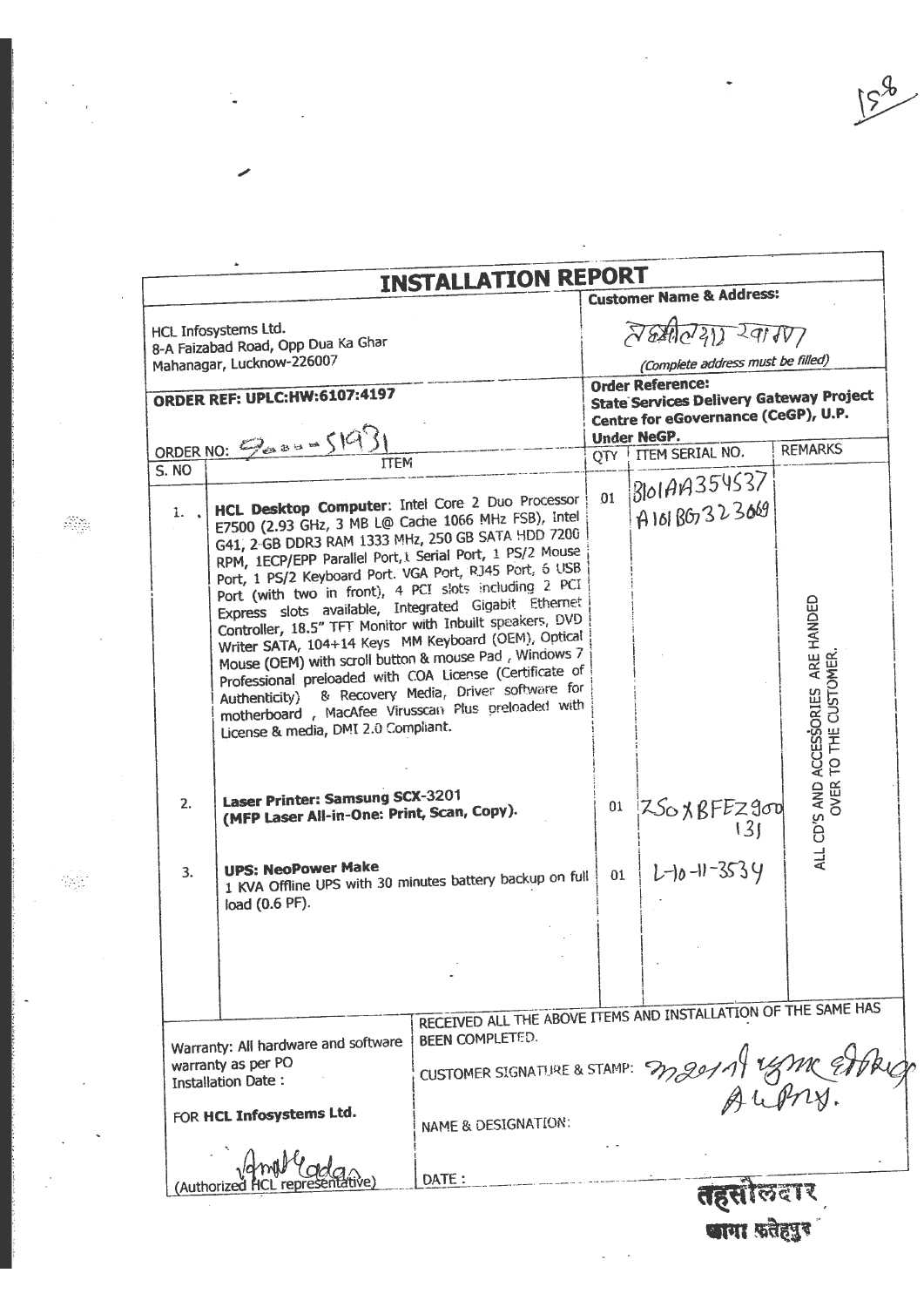$\frac{1}{2} \frac{1}{2} \frac{1}{2} \frac{1}{2} \frac{1}{2} \frac{1}{2} \frac{1}{2} \frac{1}{2} \frac{1}{2} \frac{1}{2} \frac{1}{2} \frac{1}{2} \frac{1}{2} \frac{1}{2} \frac{1}{2} \frac{1}{2} \frac{1}{2} \frac{1}{2} \frac{1}{2} \frac{1}{2} \frac{1}{2} \frac{1}{2} \frac{1}{2} \frac{1}{2} \frac{1}{2} \frac{1}{2} \frac{1}{2} \frac{1}{2} \frac{1}{2} \frac{1}{2} \frac{1}{2} \frac{$ 

 $\bar{\mathcal{A}}$ 

 $\frac{1}{2} \sum_{i=1}^n \frac{1}{2} \sum_{j=1}^n \frac{1}{2} \sum_{j=1}^n \frac{1}{2} \sum_{j=1}^n \frac{1}{2} \sum_{j=1}^n \frac{1}{2} \sum_{j=1}^n \frac{1}{2} \sum_{j=1}^n \frac{1}{2} \sum_{j=1}^n \frac{1}{2} \sum_{j=1}^n \frac{1}{2} \sum_{j=1}^n \frac{1}{2} \sum_{j=1}^n \frac{1}{2} \sum_{j=1}^n \frac{1}{2} \sum_{j=1}^n \frac{1}{2} \sum_{j=$ 

 $\frac{1}{\sqrt{2}}\sum_{i=1}^n\frac{1}{\sqrt{2}}\sum_{i=1}^n\frac{1}{\sqrt{2}}\sum_{i=1}^n\frac{1}{\sqrt{2}}\sum_{i=1}^n\frac{1}{\sqrt{2}}\sum_{i=1}^n\frac{1}{\sqrt{2}}\sum_{i=1}^n\frac{1}{\sqrt{2}}\sum_{i=1}^n\frac{1}{\sqrt{2}}\sum_{i=1}^n\frac{1}{\sqrt{2}}\sum_{i=1}^n\frac{1}{\sqrt{2}}\sum_{i=1}^n\frac{1}{\sqrt{2}}\sum_{i=1}^n\frac{1}{\sqrt{2}}\$ 

 $\begin{picture}(20,20) \put(0,0){\line(1,0){10}} \put(15,0){\line(1,0){10}} \put(15,0){\line(1,0){10}} \put(15,0){\line(1,0){10}} \put(15,0){\line(1,0){10}} \put(15,0){\line(1,0){10}} \put(15,0){\line(1,0){10}} \put(15,0){\line(1,0){10}} \put(15,0){\line(1,0){10}} \put(15,0){\line(1,0){10}} \put(15,0){\line(1,0){10}} \put(15,0){\line(1$ 

|       |                                                                                         | <b>INSTALLATION REPORT</b>                                                                                                                                                                                                                                                                                                                                                                                                                                                                                                                                                                                                                                                                                                                              |                                                                                                           |                                                                                                             |                                                        |  |  |
|-------|-----------------------------------------------------------------------------------------|---------------------------------------------------------------------------------------------------------------------------------------------------------------------------------------------------------------------------------------------------------------------------------------------------------------------------------------------------------------------------------------------------------------------------------------------------------------------------------------------------------------------------------------------------------------------------------------------------------------------------------------------------------------------------------------------------------------------------------------------------------|-----------------------------------------------------------------------------------------------------------|-------------------------------------------------------------------------------------------------------------|--------------------------------------------------------|--|--|
|       | HCL Infosystems Ltd.<br>8-A Faizabad Road, Opp Dua Ka Ghar<br>Mahanagar, Lucknow-226007 |                                                                                                                                                                                                                                                                                                                                                                                                                                                                                                                                                                                                                                                                                                                                                         | <b>Customer Name &amp; Address:</b><br>lehsildar<br>Bindki, fatelpur<br>(Complete address must be filled) |                                                                                                             |                                                        |  |  |
|       | <b>ORDER REF: UPLC:HW:6107:4197</b>                                                     |                                                                                                                                                                                                                                                                                                                                                                                                                                                                                                                                                                                                                                                                                                                                                         |                                                                                                           | <b>Order Reference:</b>                                                                                     |                                                        |  |  |
|       | ORDER NO: 9000051930                                                                    |                                                                                                                                                                                                                                                                                                                                                                                                                                                                                                                                                                                                                                                                                                                                                         |                                                                                                           | <b>State Services Delivery Gateway Project</b><br>Centre for eGovernance (CeGP), U.P.<br><b>Under NeGP.</b> |                                                        |  |  |
| S. NO |                                                                                         | <b>ITEM</b>                                                                                                                                                                                                                                                                                                                                                                                                                                                                                                                                                                                                                                                                                                                                             |                                                                                                           | QTY   ITEM SERIAL NO.                                                                                       | <b>REMARKS</b>                                         |  |  |
| 1.    | License & media, DMI 2.0 Compliant.                                                     | HCL Desktop Computer: Intel Core 2 Duo Processor<br>E7500 (2.93 GHz, 3 MB L@ Cache 1066 MHz FSB), Intel<br>G41, 2 GB DDR3 RAM 1333 MHz, 250 GB SATA HDD 7200<br>RPM, 1ECP/EPP Parallel Port, 1 Serial Port, 1 PS/2 Mouse<br>Port, 1 PS/2 Keyboard Port, VGA Port, RJ45 Port, 6 USB<br>Port (with two in front), 4 PCI slots including 2 PCI<br>Express slots available, Integrated Gigabit Ethernet<br>Controller, 18.5" TFT Monitor with Inbuilt speakers, DVD<br>Writer SATA, 104+14 Keys MM Keyboard (OEM), Optical<br>Mouse (OEM) with scroll button & mouse Pad, Windows 7<br>Professional preloaded with COA License (Certificate of<br>Authenticity) & Recovery Media, Driver software for<br>motherboard, MacAfee Virusscan Plus preloaded with | 01                                                                                                        | BIOIAA 354535<br><b>BIO1BG343824</b>                                                                        | ALL CD'S AND ACCESSORIES ARE HANDED<br>TO THE CUSTOMER |  |  |
| 2.    | <b>Laser Printer: Samsung SCX-3201</b><br>(MFP Laser All-in-One: Print, Scan, Copy).    |                                                                                                                                                                                                                                                                                                                                                                                                                                                                                                                                                                                                                                                                                                                                                         | 01                                                                                                        | ZSOXBFB2900t<br>44B                                                                                         | OVER <sup>-</sup>                                      |  |  |
| 3.    | <b>UPS: NeoPower Make</b><br>load (0.6 PF).                                             | 1 KVA Offline UPS with 30 minutes battery backup on full                                                                                                                                                                                                                                                                                                                                                                                                                                                                                                                                                                                                                                                                                                |                                                                                                           | 01 $ L[01]$ -3743                                                                                           |                                                        |  |  |
|       |                                                                                         |                                                                                                                                                                                                                                                                                                                                                                                                                                                                                                                                                                                                                                                                                                                                                         |                                                                                                           |                                                                                                             |                                                        |  |  |
|       | Warranty: All hardware and software                                                     | RECEIVED ALL THE ABOVE ITEMS AND INSTALLATION OF THE SAME HAS<br>BEEN COMPLETED.                                                                                                                                                                                                                                                                                                                                                                                                                                                                                                                                                                                                                                                                        |                                                                                                           |                                                                                                             |                                                        |  |  |
|       | warranty as per PO<br>Installation Date: $\ominus$                                      | <b>CUSTOMER SIGNATURE &amp; STAMP:</b>                                                                                                                                                                                                                                                                                                                                                                                                                                                                                                                                                                                                                                                                                                                  |                                                                                                           |                                                                                                             |                                                        |  |  |
|       | FOR HCL Infosystems Ltd.                                                                | <b>NAME &amp; DESIGNATION:</b>                                                                                                                                                                                                                                                                                                                                                                                                                                                                                                                                                                                                                                                                                                                          |                                                                                                           |                                                                                                             |                                                        |  |  |

 $\label{eq:2.1} \mathcal{L}(\mathcal{G}) = \frac{1}{2} \sum_{i=1}^n \mathcal{L}(\mathcal{G}) \mathcal{L}(\mathcal{G}) \mathcal{L}(\mathcal{G}) \mathcal{L}(\mathcal{G}) \mathcal{L}(\mathcal{G}) \mathcal{L}(\mathcal{G}) \mathcal{L}(\mathcal{G}) \mathcal{L}(\mathcal{G}) \mathcal{L}(\mathcal{G}) \mathcal{L}(\mathcal{G}) \mathcal{L}(\mathcal{G}) \mathcal{L}(\mathcal{G}) \mathcal{L}(\mathcal{G}) \mathcal{L}(\mathcal{G}) \mathcal{L}(\mathcal{G}) \math$ 

 $\begin{array}{c} \bullet \\ \downarrow \\ \downarrow \\ \downarrow \\ \downarrow \end{array}$ 

 $\sim$   $\alpha$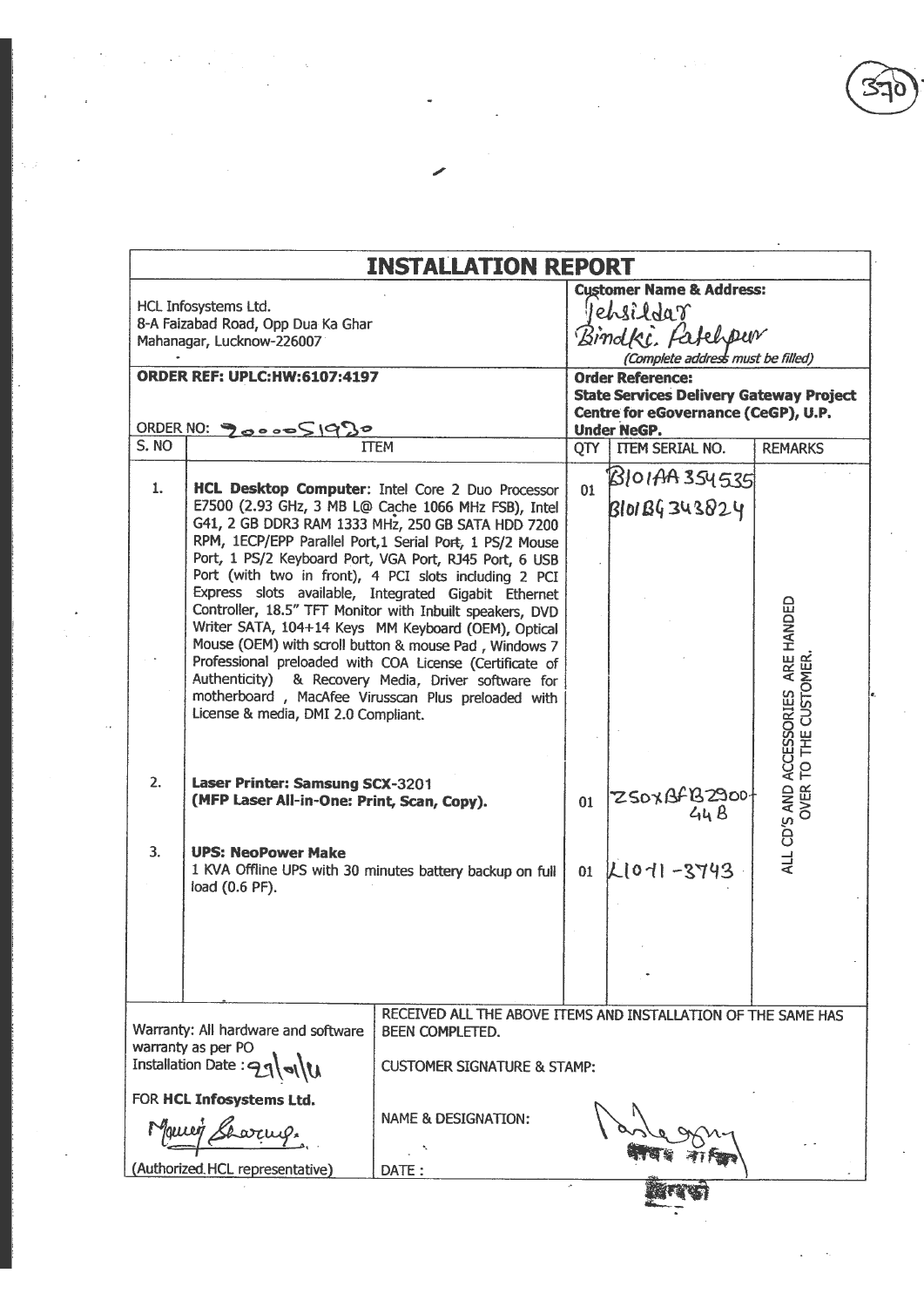|       |                                                                                                                                                                                                                                                                                                                             | <b>INSTALLATION REPORT</b>                                                                                                                                                                                                                                                                                                                                                                                                                                       |    |                                                                                                                                        |                                                             |
|-------|-----------------------------------------------------------------------------------------------------------------------------------------------------------------------------------------------------------------------------------------------------------------------------------------------------------------------------|------------------------------------------------------------------------------------------------------------------------------------------------------------------------------------------------------------------------------------------------------------------------------------------------------------------------------------------------------------------------------------------------------------------------------------------------------------------|----|----------------------------------------------------------------------------------------------------------------------------------------|-------------------------------------------------------------|
|       | HCL Infosystems Ltd.<br>8-A Faizabad Road, Opp Dua Ka Ghar<br>Mahanagar, Lucknow-226007                                                                                                                                                                                                                                     |                                                                                                                                                                                                                                                                                                                                                                                                                                                                  |    | <b>Customer Name &amp; Address:</b><br>$\sqrt{d}$<br>SIC (ord)<br>molete address must be filled)                                       |                                                             |
|       | <b>ORDER REF: UPLC:HW:6107:4197</b><br>200.05193                                                                                                                                                                                                                                                                            |                                                                                                                                                                                                                                                                                                                                                                                                                                                                  |    | <b>Order Reference:</b><br><b>State Services Delivery Gateway Project</b><br>Centre for eGovernance (CeGP), U.P.<br><b>Under NeGP.</b> |                                                             |
| S. NO | <b>ORDER NO:</b><br><b>ITEM</b>                                                                                                                                                                                                                                                                                             |                                                                                                                                                                                                                                                                                                                                                                                                                                                                  |    | QTY   ITEM SERIAL NO.                                                                                                                  | <b>REMARKS</b>                                              |
| 1.    | HCL Desktop Computer: Intel Core 2 Duo Processor<br>G41, 2 GB DDR3 RAM 1333 MHz, 250 GB SATA HDD 7200<br>RPM, 1ECP/EPP Parallel Port, L Serial Port, 1 PS/2 Mouse<br>Port, 1 PS/2 Keyboard Port. VGA Port, RJ45 Port, 6 USB<br>Port (with two in front), 4 PCI slots including 2 PCI<br>License & media, DMI 2.0 Compliant. | E7500 (2.93 GHz, 3 MB L@ Cache 1066 MHz FSB), intel<br>Express slots available, Integrated Gigabit Ethernet<br>Controller, 18.5" TFT Monitor with Inbuilt speakers, DVD<br>Writer SATA, 104+14 Keys MM Keyboard (OEM), Optical<br>Mouse (OEM) with scroll button & mouse Pad, Windows 7<br>Professional preloaded with COA License (Certificate of<br>Authenticity) & Recovery Media, Driver software for<br>motherboard , MacAfee Virusscan Plus preloaded with | 01 | $810177395083$<br>AIOI BOJ7581                                                                                                         | ALL CD'S AND ACCESSORIES ARE HANDED<br>OVER TO THE CUSTOMER |
| 2.    | Laser Printer: Samsung SCX-3201<br>(MFP Laser All-in-One: Print, Scan, Copy).                                                                                                                                                                                                                                               |                                                                                                                                                                                                                                                                                                                                                                                                                                                                  |    | 01 $Z$ SOX BFBZ900                                                                                                                     |                                                             |
| 3.    | <b>UPS: NeoPower Make</b><br>load (0.6 PF).                                                                                                                                                                                                                                                                                 | 1 KVA Offline UPS with 30 minutes battery backup on full                                                                                                                                                                                                                                                                                                                                                                                                         | 01 | $ L^{-1}0-11-3300$                                                                                                                     |                                                             |
|       |                                                                                                                                                                                                                                                                                                                             |                                                                                                                                                                                                                                                                                                                                                                                                                                                                  |    |                                                                                                                                        |                                                             |
|       | Warranty: All hardware and software<br>warranty as per PO<br><b>Installation Date:</b><br>FOR HCL Infosystems Ltd.                                                                                                                                                                                                          | RECEIVED ALL THE ABOVE ITEMS AND INSTALLATION OF THE SAME HAS<br>BEEN COMPLETED.<br><b>CUSTOMER SIGNATURE &amp; STAMP:</b><br>NAME & DESIGNATION:                                                                                                                                                                                                                                                                                                                |    |                                                                                                                                        |                                                             |
|       | (Authorized HCl                                                                                                                                                                                                                                                                                                             | DATE:                                                                                                                                                                                                                                                                                                                                                                                                                                                            |    |                                                                                                                                        |                                                             |

 $\label{eq:2.1} \frac{1}{\sqrt{2\pi}}\int_{0}^{\infty}\frac{1}{\sqrt{2\pi}}\left(\frac{1}{\sqrt{2\pi}}\right)^{2}d\mu\,d\mu\,d\mu\,d\mu\,.$ 

 $\label{eq:2.1} \frac{1}{\sqrt{2}}\int_{\mathbb{R}^3} \frac{1}{\sqrt{2}}\left(\frac{1}{\sqrt{2}}\right)^2\frac{1}{\sqrt{2}}\left(\frac{1}{\sqrt{2}}\right)^2\frac{1}{\sqrt{2}}\left(\frac{1}{\sqrt{2}}\right)^2.$ 

 $\mathcal{L}^{\text{max}}_{\text{max}}$  and  $\mathcal{L}^{\text{max}}_{\text{max}}$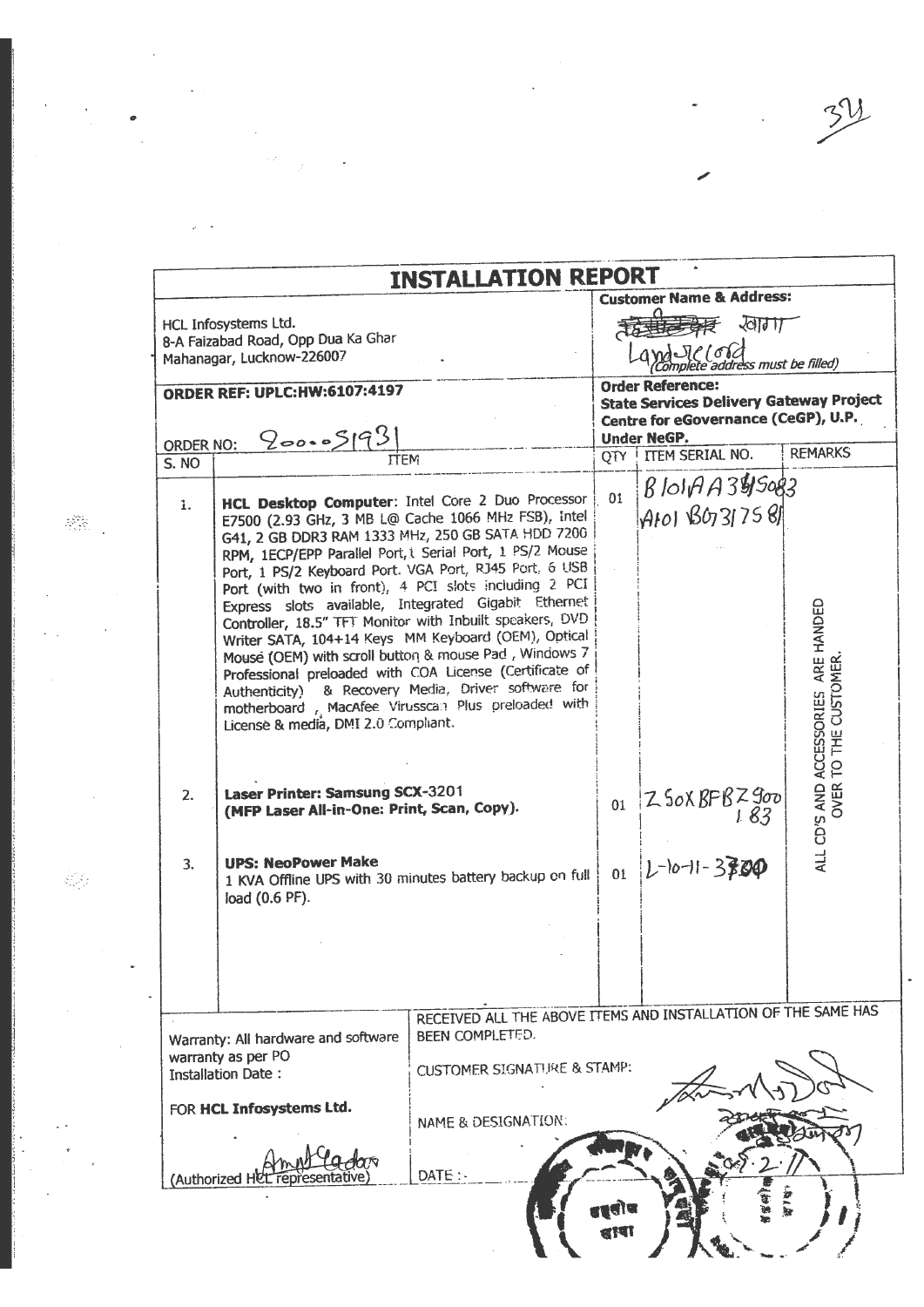|                                            |                                                                                                                 | <b>INSTALLATION REPORT</b>                                    |               |                                                |                                               |  |
|--------------------------------------------|-----------------------------------------------------------------------------------------------------------------|---------------------------------------------------------------|---------------|------------------------------------------------|-----------------------------------------------|--|
|                                            |                                                                                                                 |                                                               |               | <b>Customer Name &amp; Address:</b>            |                                               |  |
|                                            | HCL Infosystems Ltd.                                                                                            |                                                               | B.D.O. Amauli |                                                |                                               |  |
|                                            | 8-A Faizabad Road, Opp Dua Ka Ghar                                                                              |                                                               |               | Patchbum                                       |                                               |  |
|                                            | Mahanagar, Lucknow-226007                                                                                       |                                                               |               | tomplete address must be filled)               |                                               |  |
|                                            | <b>ORDER REF: UPLC:HW:6107:4197</b>                                                                             |                                                               |               | <b>Order Reference:</b>                        |                                               |  |
|                                            |                                                                                                                 |                                                               |               | <b>State Services Delivery Gateway Project</b> |                                               |  |
|                                            |                                                                                                                 |                                                               |               | Centre for eGovernance (CeGP), U.P.            |                                               |  |
|                                            | ORDER NO: 9000052GS                                                                                             |                                                               |               | <b>Under NeGP.</b><br>QTY   ITEM SERIAL NO.    | <b>REMARKS</b>                                |  |
| $\overline{S}$ . NO                        |                                                                                                                 |                                                               |               |                                                |                                               |  |
|                                            |                                                                                                                 |                                                               |               | 01 B101AB354336                                |                                               |  |
| 1.                                         | HCL Desktop Computer: Intel Core 2 Duo Processor<br>E7500 (2.93 GHz, 3 MB L@ Cache 1066 MHz FSB), Intel         |                                                               |               |                                                |                                               |  |
|                                            | G41, 2 GB DDR3 RAM 1333 MHz, 250 GB SATA HDD 7200                                                               |                                                               |               | <b>BIOILG343674</b>                            |                                               |  |
|                                            | RPM, 1ECP/EPP Parallel Port, 1 Serial Port, 1 PS/2 Mouse                                                        |                                                               |               |                                                |                                               |  |
|                                            | Port, 1 PS/2 Keyboard Port, VGA Port, RJ45 Port, 6 USB                                                          |                                                               |               |                                                |                                               |  |
|                                            | Port (with two in front), 4 PCI slots including 2 PCI                                                           |                                                               |               |                                                |                                               |  |
|                                            | Express slots available, Integrated Gigabit Ethernet                                                            |                                                               |               |                                                |                                               |  |
|                                            | Controller, 18.5" TFT Monitor with Inbuilt speakers, DVD<br>Writer SATA, 104+14 Keys MM Keyboard (OEM), Optical |                                                               |               |                                                |                                               |  |
|                                            | Mouse (OEM) with scroll button & mouse Pad, Windows 7                                                           |                                                               |               |                                                | ARE HANDED                                    |  |
|                                            | Professional preloaded with COA License (Certificate of                                                         |                                                               |               |                                                | TO THE CUSTOMER                               |  |
|                                            |                                                                                                                 | Authenticity) & Recovery Media, Driver software for           |               |                                                |                                               |  |
|                                            | motherboard, MacAfee Virusscan Plus preloaded with                                                              |                                                               |               |                                                |                                               |  |
|                                            | License & media, DMI 2.0 Compliant.                                                                             |                                                               |               |                                                |                                               |  |
|                                            |                                                                                                                 |                                                               |               |                                                |                                               |  |
|                                            |                                                                                                                 |                                                               |               |                                                |                                               |  |
| 2.                                         | Laser Printer: Samsung SCX-3201                                                                                 |                                                               |               |                                                | ALL CD'S AND ACCESSORIES<br>OVER <sup>-</sup> |  |
|                                            | (MFP Laser All-in-One: Print, Scan, Copy).                                                                      |                                                               |               | $01$ Z50XBFE29005501                           |                                               |  |
|                                            |                                                                                                                 |                                                               |               |                                                |                                               |  |
|                                            |                                                                                                                 |                                                               |               |                                                |                                               |  |
| 3.                                         | <b>UPS: NeoPower Make</b><br>1 KVA Offline UPS with 30 minutes battery backup on full                           |                                                               | 01            | Llo-11-3272                                    |                                               |  |
|                                            | load (0.6 PF).                                                                                                  |                                                               |               |                                                |                                               |  |
|                                            |                                                                                                                 |                                                               |               |                                                |                                               |  |
|                                            |                                                                                                                 |                                                               |               |                                                |                                               |  |
|                                            |                                                                                                                 |                                                               |               |                                                |                                               |  |
|                                            |                                                                                                                 |                                                               |               |                                                |                                               |  |
|                                            |                                                                                                                 |                                                               |               |                                                |                                               |  |
|                                            |                                                                                                                 | RECEIVED ALL THE ABOVE ITEMS AND INSTALLATION OF THE SAME HAS |               |                                                |                                               |  |
|                                            | Warranty: All hardware and software                                                                             | BEEN COMPLETED.                                               |               |                                                |                                               |  |
| warranty as per PO<br>Installation Date: 2 |                                                                                                                 |                                                               |               |                                                |                                               |  |
|                                            |                                                                                                                 | <b>CUSTOMER SIGNATURE &amp; STAMP:</b>                        |               |                                                |                                               |  |
|                                            |                                                                                                                 |                                                               |               |                                                |                                               |  |
|                                            | FOR HCL Infosystems Ltd.                                                                                        | <b>NAME &amp; DESIGNATION:</b>                                |               |                                                |                                               |  |
|                                            | Maron Sharma                                                                                                    |                                                               |               |                                                |                                               |  |
|                                            |                                                                                                                 |                                                               |               |                                                |                                               |  |
|                                            | (Authorized HCL representative)                                                                                 | DATE:                                                         |               |                                                |                                               |  |

kala di kabupatén Kabupatén Kabupatén Kabupatén Kabupatén Kabupatén Kabupatén Kabupatén Kabupatén Kabupatén Ka

33

等

ļ

1. 计内容

ţ

 $\bar{\psi}$ 

 $\bar{z}$ 

in Al

 $\bar{\beta}$ 

my

 $\overline{\phantom{a}}$ 

ಜ್ಞಾನ ಕಥೆ:<br>ಇಲ್ಲಿ ಕೆಲ್ಲ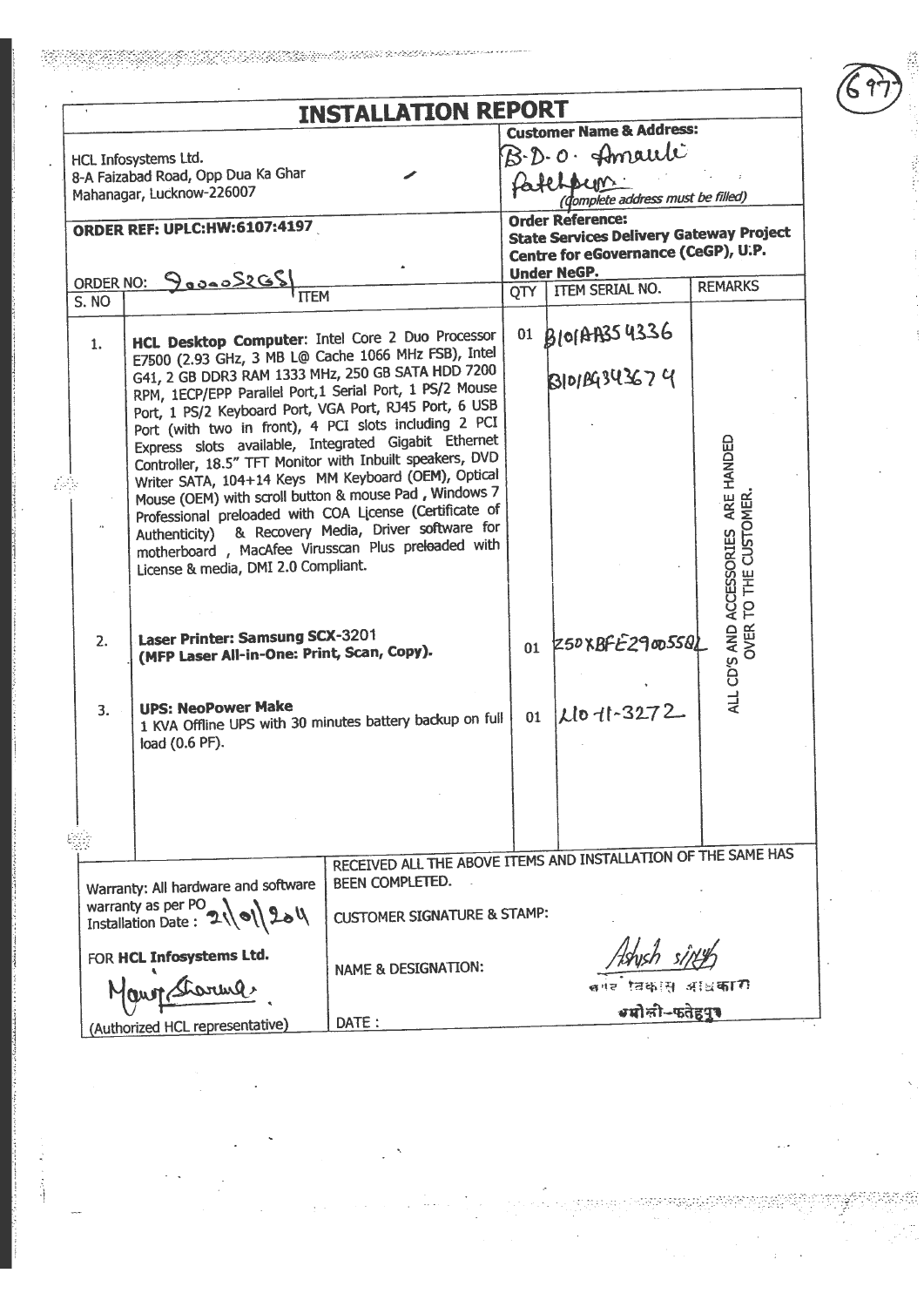692

| <b>INSTALLATION REPORT</b><br><b>Customer Name &amp; Address:</b><br>HCL Infosystems Ltd.<br>3. D. o. Deomal<br>8-A Faizabad Road, Opp Dua Ka Ghar<br>Falchber.<br>Mahanagar, Lucknow-226007<br>(Complete address must be filled)<br><b>Order Reference:</b><br><b>State Services Delivery Gateway Project</b><br>Centre for eGovernance (CeGP), U.P.<br><b>Under NeGP.</b><br>ITEM SERIAL NO.<br><b>REMARKS</b><br>QTY<br><b>ITEM</b><br>AlDIAB35442<br>01<br>1.<br>HCL Desktop Computer: Intel Core 2 Duo Processor<br>E7500 (2.93 GHz, 3 MB L@ Cache 1066 MHz FSB), Intel<br>A101BG337703<br>G41, 2 GB DDR3 RAM 1333 MHz, 250 GB SATA HDD 7200<br>RPM, 1ECP/EPP Parallel Port, 1 Serial Port, 1 PS/2 Mouse<br>Port, 1 PS/2 Keyboard Port, VGA Port, RJ45 Port, 6 USB<br>Port (with two in front), 4 PCI slots including 2 PCI<br>Express slots available, Integrated Gigabit Ethernet<br>ARE HANDED<br>Controller, 18.5" TFT Monitor with Inbuilt speakers, DVD<br>Writer SATA, 104+14 Keys MM Keyboard (OEM), Optical<br>Mouse (OEM) with scroll button & mouse Pad, Windows 7<br><b>JSTOMER</b><br>Professional preloaded with COA License (Certificate of<br>Authenticity) & Recovery Media, Driver software for<br><b>CESSORIES</b><br>motherboard, MacAfee Virusscan Plus preloaded with<br>License & media, DMI 2.0 Compliant.<br>ALL CD'S AND A<br>OVER TI<br>2.<br>Laser Printer: Samsung SCX-3201<br>z50xBFBz9ota<br>01<br>(MFP Laser All-in-One: Print, Scan, Copy).<br>83<br>3.<br><b>UPS: NeoPower Make</b><br>$L[0-1]-3587$<br>01<br>1 KVA Offline UPS with 30 minutes battery backup on full<br>load (0.6 PF).<br>RECEIVED ALL THE ABOVE ITEMS AND INSTALLATION OF THE SAME HAS<br><b>BEEN COMPLETED.</b><br>CUSTOMER SERINGT मिकास काममिकारी<br>देवमई - फतेहपुर<br><b>NAME &amp; DESIGNATION:</b><br>Mauri Sharang. |                                 |       |  |  |
|---------------------------------------------------------------------------------------------------------------------------------------------------------------------------------------------------------------------------------------------------------------------------------------------------------------------------------------------------------------------------------------------------------------------------------------------------------------------------------------------------------------------------------------------------------------------------------------------------------------------------------------------------------------------------------------------------------------------------------------------------------------------------------------------------------------------------------------------------------------------------------------------------------------------------------------------------------------------------------------------------------------------------------------------------------------------------------------------------------------------------------------------------------------------------------------------------------------------------------------------------------------------------------------------------------------------------------------------------------------------------------------------------------------------------------------------------------------------------------------------------------------------------------------------------------------------------------------------------------------------------------------------------------------------------------------------------------------------------------------------------------------------------------------------------------------------------------------|---------------------------------|-------|--|--|
|                                                                                                                                                                                                                                                                                                                                                                                                                                                                                                                                                                                                                                                                                                                                                                                                                                                                                                                                                                                                                                                                                                                                                                                                                                                                                                                                                                                                                                                                                                                                                                                                                                                                                                                                                                                                                                       |                                 |       |  |  |
|                                                                                                                                                                                                                                                                                                                                                                                                                                                                                                                                                                                                                                                                                                                                                                                                                                                                                                                                                                                                                                                                                                                                                                                                                                                                                                                                                                                                                                                                                                                                                                                                                                                                                                                                                                                                                                       |                                 |       |  |  |
|                                                                                                                                                                                                                                                                                                                                                                                                                                                                                                                                                                                                                                                                                                                                                                                                                                                                                                                                                                                                                                                                                                                                                                                                                                                                                                                                                                                                                                                                                                                                                                                                                                                                                                                                                                                                                                       |                                 |       |  |  |
|                                                                                                                                                                                                                                                                                                                                                                                                                                                                                                                                                                                                                                                                                                                                                                                                                                                                                                                                                                                                                                                                                                                                                                                                                                                                                                                                                                                                                                                                                                                                                                                                                                                                                                                                                                                                                                       |                                 |       |  |  |
| <b>ORDER REF: UPLC:HW:6107:4197</b><br>ORDER NO: 9 00005255)                                                                                                                                                                                                                                                                                                                                                                                                                                                                                                                                                                                                                                                                                                                                                                                                                                                                                                                                                                                                                                                                                                                                                                                                                                                                                                                                                                                                                                                                                                                                                                                                                                                                                                                                                                          |                                 |       |  |  |
|                                                                                                                                                                                                                                                                                                                                                                                                                                                                                                                                                                                                                                                                                                                                                                                                                                                                                                                                                                                                                                                                                                                                                                                                                                                                                                                                                                                                                                                                                                                                                                                                                                                                                                                                                                                                                                       |                                 |       |  |  |
| S. NO                                                                                                                                                                                                                                                                                                                                                                                                                                                                                                                                                                                                                                                                                                                                                                                                                                                                                                                                                                                                                                                                                                                                                                                                                                                                                                                                                                                                                                                                                                                                                                                                                                                                                                                                                                                                                                 |                                 |       |  |  |
|                                                                                                                                                                                                                                                                                                                                                                                                                                                                                                                                                                                                                                                                                                                                                                                                                                                                                                                                                                                                                                                                                                                                                                                                                                                                                                                                                                                                                                                                                                                                                                                                                                                                                                                                                                                                                                       |                                 |       |  |  |
| Warranty: All hardware and software<br>warranty as per PO<br>Installation Date: 29)      <br>FOR HCL Infosystems Ltd.                                                                                                                                                                                                                                                                                                                                                                                                                                                                                                                                                                                                                                                                                                                                                                                                                                                                                                                                                                                                                                                                                                                                                                                                                                                                                                                                                                                                                                                                                                                                                                                                                                                                                                                 |                                 |       |  |  |
|                                                                                                                                                                                                                                                                                                                                                                                                                                                                                                                                                                                                                                                                                                                                                                                                                                                                                                                                                                                                                                                                                                                                                                                                                                                                                                                                                                                                                                                                                                                                                                                                                                                                                                                                                                                                                                       |                                 |       |  |  |
|                                                                                                                                                                                                                                                                                                                                                                                                                                                                                                                                                                                                                                                                                                                                                                                                                                                                                                                                                                                                                                                                                                                                                                                                                                                                                                                                                                                                                                                                                                                                                                                                                                                                                                                                                                                                                                       |                                 |       |  |  |
|                                                                                                                                                                                                                                                                                                                                                                                                                                                                                                                                                                                                                                                                                                                                                                                                                                                                                                                                                                                                                                                                                                                                                                                                                                                                                                                                                                                                                                                                                                                                                                                                                                                                                                                                                                                                                                       |                                 |       |  |  |
|                                                                                                                                                                                                                                                                                                                                                                                                                                                                                                                                                                                                                                                                                                                                                                                                                                                                                                                                                                                                                                                                                                                                                                                                                                                                                                                                                                                                                                                                                                                                                                                                                                                                                                                                                                                                                                       |                                 |       |  |  |
|                                                                                                                                                                                                                                                                                                                                                                                                                                                                                                                                                                                                                                                                                                                                                                                                                                                                                                                                                                                                                                                                                                                                                                                                                                                                                                                                                                                                                                                                                                                                                                                                                                                                                                                                                                                                                                       |                                 |       |  |  |
|                                                                                                                                                                                                                                                                                                                                                                                                                                                                                                                                                                                                                                                                                                                                                                                                                                                                                                                                                                                                                                                                                                                                                                                                                                                                                                                                                                                                                                                                                                                                                                                                                                                                                                                                                                                                                                       |                                 |       |  |  |
|                                                                                                                                                                                                                                                                                                                                                                                                                                                                                                                                                                                                                                                                                                                                                                                                                                                                                                                                                                                                                                                                                                                                                                                                                                                                                                                                                                                                                                                                                                                                                                                                                                                                                                                                                                                                                                       |                                 |       |  |  |
|                                                                                                                                                                                                                                                                                                                                                                                                                                                                                                                                                                                                                                                                                                                                                                                                                                                                                                                                                                                                                                                                                                                                                                                                                                                                                                                                                                                                                                                                                                                                                                                                                                                                                                                                                                                                                                       |                                 |       |  |  |
|                                                                                                                                                                                                                                                                                                                                                                                                                                                                                                                                                                                                                                                                                                                                                                                                                                                                                                                                                                                                                                                                                                                                                                                                                                                                                                                                                                                                                                                                                                                                                                                                                                                                                                                                                                                                                                       |                                 |       |  |  |
|                                                                                                                                                                                                                                                                                                                                                                                                                                                                                                                                                                                                                                                                                                                                                                                                                                                                                                                                                                                                                                                                                                                                                                                                                                                                                                                                                                                                                                                                                                                                                                                                                                                                                                                                                                                                                                       |                                 |       |  |  |
|                                                                                                                                                                                                                                                                                                                                                                                                                                                                                                                                                                                                                                                                                                                                                                                                                                                                                                                                                                                                                                                                                                                                                                                                                                                                                                                                                                                                                                                                                                                                                                                                                                                                                                                                                                                                                                       |                                 |       |  |  |
|                                                                                                                                                                                                                                                                                                                                                                                                                                                                                                                                                                                                                                                                                                                                                                                                                                                                                                                                                                                                                                                                                                                                                                                                                                                                                                                                                                                                                                                                                                                                                                                                                                                                                                                                                                                                                                       |                                 |       |  |  |
|                                                                                                                                                                                                                                                                                                                                                                                                                                                                                                                                                                                                                                                                                                                                                                                                                                                                                                                                                                                                                                                                                                                                                                                                                                                                                                                                                                                                                                                                                                                                                                                                                                                                                                                                                                                                                                       |                                 |       |  |  |
|                                                                                                                                                                                                                                                                                                                                                                                                                                                                                                                                                                                                                                                                                                                                                                                                                                                                                                                                                                                                                                                                                                                                                                                                                                                                                                                                                                                                                                                                                                                                                                                                                                                                                                                                                                                                                                       |                                 |       |  |  |
|                                                                                                                                                                                                                                                                                                                                                                                                                                                                                                                                                                                                                                                                                                                                                                                                                                                                                                                                                                                                                                                                                                                                                                                                                                                                                                                                                                                                                                                                                                                                                                                                                                                                                                                                                                                                                                       |                                 |       |  |  |
|                                                                                                                                                                                                                                                                                                                                                                                                                                                                                                                                                                                                                                                                                                                                                                                                                                                                                                                                                                                                                                                                                                                                                                                                                                                                                                                                                                                                                                                                                                                                                                                                                                                                                                                                                                                                                                       |                                 |       |  |  |
|                                                                                                                                                                                                                                                                                                                                                                                                                                                                                                                                                                                                                                                                                                                                                                                                                                                                                                                                                                                                                                                                                                                                                                                                                                                                                                                                                                                                                                                                                                                                                                                                                                                                                                                                                                                                                                       |                                 |       |  |  |
|                                                                                                                                                                                                                                                                                                                                                                                                                                                                                                                                                                                                                                                                                                                                                                                                                                                                                                                                                                                                                                                                                                                                                                                                                                                                                                                                                                                                                                                                                                                                                                                                                                                                                                                                                                                                                                       |                                 |       |  |  |
|                                                                                                                                                                                                                                                                                                                                                                                                                                                                                                                                                                                                                                                                                                                                                                                                                                                                                                                                                                                                                                                                                                                                                                                                                                                                                                                                                                                                                                                                                                                                                                                                                                                                                                                                                                                                                                       |                                 |       |  |  |
|                                                                                                                                                                                                                                                                                                                                                                                                                                                                                                                                                                                                                                                                                                                                                                                                                                                                                                                                                                                                                                                                                                                                                                                                                                                                                                                                                                                                                                                                                                                                                                                                                                                                                                                                                                                                                                       |                                 |       |  |  |
|                                                                                                                                                                                                                                                                                                                                                                                                                                                                                                                                                                                                                                                                                                                                                                                                                                                                                                                                                                                                                                                                                                                                                                                                                                                                                                                                                                                                                                                                                                                                                                                                                                                                                                                                                                                                                                       |                                 |       |  |  |
|                                                                                                                                                                                                                                                                                                                                                                                                                                                                                                                                                                                                                                                                                                                                                                                                                                                                                                                                                                                                                                                                                                                                                                                                                                                                                                                                                                                                                                                                                                                                                                                                                                                                                                                                                                                                                                       |                                 |       |  |  |
|                                                                                                                                                                                                                                                                                                                                                                                                                                                                                                                                                                                                                                                                                                                                                                                                                                                                                                                                                                                                                                                                                                                                                                                                                                                                                                                                                                                                                                                                                                                                                                                                                                                                                                                                                                                                                                       | (Authorized HCL representative) | DATE: |  |  |

 $\frac{1}{2}$ 

 $\Big(\bigcup_{i=1}^{N}$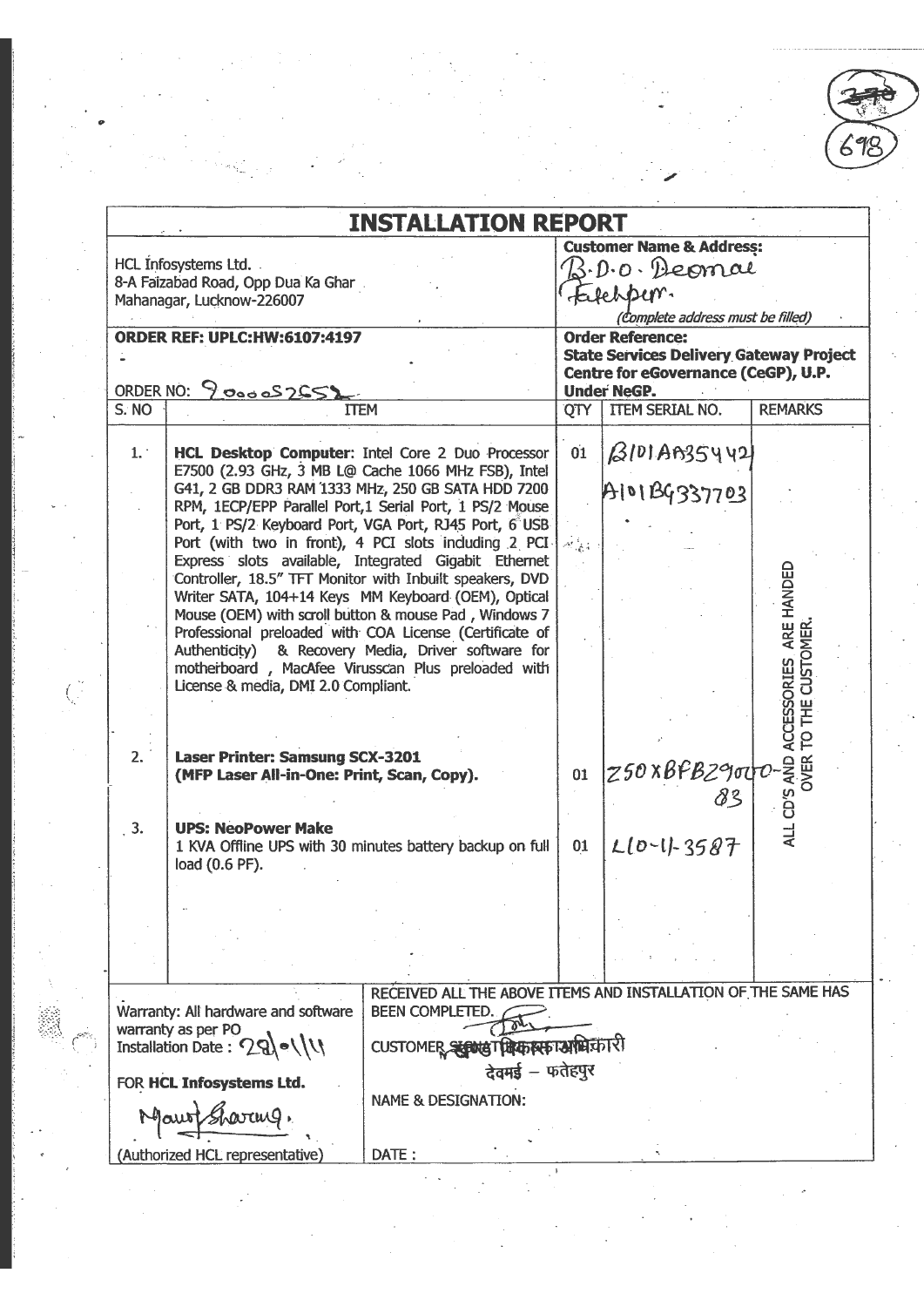$\hat{\boldsymbol{\beta}}$ 

|                                                 | ž.                                                                            | <b>INSTALLATION REPORT</b>                                                                                                                                                                                                                                                           |     |                                                                                                                                                                                                                                                                                                                                                          |                                               |
|-------------------------------------------------|-------------------------------------------------------------------------------|--------------------------------------------------------------------------------------------------------------------------------------------------------------------------------------------------------------------------------------------------------------------------------------|-----|----------------------------------------------------------------------------------------------------------------------------------------------------------------------------------------------------------------------------------------------------------------------------------------------------------------------------------------------------------|-----------------------------------------------|
| HCL Infosystems Ltd.                            | 8-A Faizabad Road, Opp Dua Ka Ghar<br>Mahanagar, Lucknow-226007               |                                                                                                                                                                                                                                                                                      |     | <b>Customer Name &amp; Address:</b><br>BDO Malwan (FTP)<br>(Complete address must be filled)                                                                                                                                                                                                                                                             |                                               |
|                                                 | <b>ORDER REF: UPLC:HW:6107:4197</b>                                           |                                                                                                                                                                                                                                                                                      |     | <b>Order Reference:</b><br><b>State Services Delivery Gateway Project</b><br>Centre for eGovernance (CeGP), U.P.                                                                                                                                                                                                                                         |                                               |
| ORDER NO:<br>S. NO                              |                                                                               |                                                                                                                                                                                                                                                                                      | OTY | <b>Under NeGP.</b><br><b>TTEM SERIAL NO.</b>                                                                                                                                                                                                                                                                                                             | <b>REMARKS</b>                                |
| 1.                                              |                                                                               | HCL Desktop Computer: Intel Core 2 Duo Processor<br>E7500 (2.93 GHz, 3 MB L@ Cache 1066 MHz FSB), Intel<br>G41, 2 GB DDR3 RAM 1333 MHz, 250 GB SATA HDD 7200<br>RPM, 1ECP/EPP Parallel Port,1 Serial Port, 1 PS/2 Mouse                                                              | 01  | B101A4354939<br>B101BG 343794                                                                                                                                                                                                                                                                                                                            |                                               |
|                                                 |                                                                               | Port, 1 PS/2 Keyboard Port, VGA Port, RJ45 Port, 6 USB<br>Port (with two in front), 4 PCI slots including 2 PCI<br>Express slots available, Integrated Gigabit Ethernet<br>Controller, 18.5" TFT Monitor with Inbuilt speakers, DVD                                                  |     |                                                                                                                                                                                                                                                                                                                                                          |                                               |
|                                                 | License & media, DMI 2.0 Compliant.                                           | Writer SATA, 104+14 Keys MM Keyboard (OEM), Optical<br>Mouse (OEM) with scroll button & mouse Pad, Windows 7<br>Professional preloaded with COA License (Certificate of<br>Authenticity) & Recovery Media, Driver software for<br>motherboard, MacAfee Virusscan Plus preloaded with |     |                                                                                                                                                                                                                                                                                                                                                          | ARE HANDED<br><b>OMER</b><br>CUST<br>TO THE   |
| 2.                                              | Laser Printer: Samsung SCX-3201<br>(MFP Laser All-in-One: Print, Scan, Copy). |                                                                                                                                                                                                                                                                                      | 01  | $\begin{array}{r} \n\chi_5 \chi_8 + \chi_9 \chi_8 \chi_8 \nu_1 \chi_1 \nu_2 \nu_1 \nu_1 \nu_2 \nu_3 \nu_4 \nu_1 \nu_2 \nu_3 \nu_4 \nu_5 \nu_1 \nu_2 \nu_3 \nu_4 \nu_5 \nu_5 \nu_6 \nu_1 \nu_2 \nu_3 \nu_4 \nu_5 \nu_6 \nu_1 \nu_2 \nu_3 \nu_4 \nu_5 \nu_6 \nu_1 \nu_1 \nu_2 \nu_3 \nu_4 \nu_5 \nu_1 \nu_2 \nu_3 \nu_4 \nu_5 \nu_1 \nu_2 \nu_3 \nu_4 \nu$ | ALL CD'S AND ACCESSORIES<br>OVER <sup>-</sup> |
| 3.                                              | <b>UPS: NeoPower Make</b><br>load (0.6 PF).                                   | 1 KVA Offline UPS with 30 minutes battery backup on full                                                                                                                                                                                                                             | 01  |                                                                                                                                                                                                                                                                                                                                                          |                                               |
|                                                 |                                                                               |                                                                                                                                                                                                                                                                                      |     |                                                                                                                                                                                                                                                                                                                                                          |                                               |
| warranty as per PO<br><b>Installation Date:</b> | Warranty: All hardware and software                                           | RECEIVED ALL THE ABOVE ITEMS AND INSTALLATION OF THE SAME HAS<br>BEEN COMPLETED.<br><b>CUSTOMER SIGNATURE &amp; STAMP</b>                                                                                                                                                            |     |                                                                                                                                                                                                                                                                                                                                                          |                                               |
|                                                 | FOR HCL Infosystems Ltd.                                                      | <b>NAME &amp; DESIGNATION:</b>                                                                                                                                                                                                                                                       |     |                                                                                                                                                                                                                                                                                                                                                          |                                               |
|                                                 | (Authorized, HCL representative)                                              | DATE:                                                                                                                                                                                                                                                                                |     |                                                                                                                                                                                                                                                                                                                                                          |                                               |

 $\ddot{\phantom{0}}$ 

 $\bullet$ 

Ļ,  $\frac{1}{2}$ 

 $\frac{1}{2}$ 

 $\ddot{\cdot}$ 

 $\hat{\mathbf{v}}$ 

ţ.

 $\bar{\mathbf{x}}$ 

 $\langle \langle \rangle \rangle$ 

 $\frac{1}{2}$ 

 $\ddot{\cdot}$ 

 $\mathbb{R}^2$ 

 $\sim$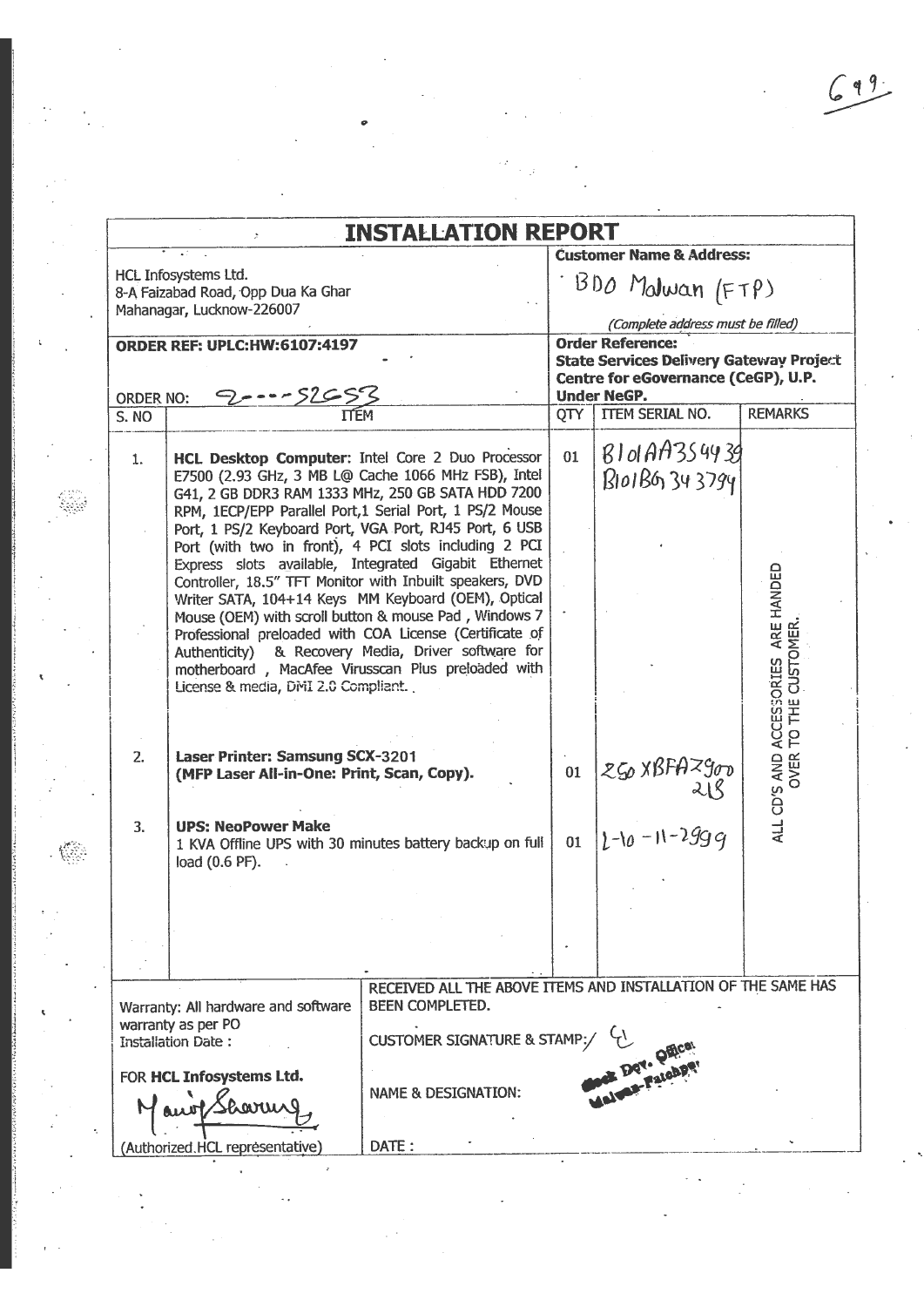QG

|                  |                                                                                                                                                                                                                          | <b>INSTALLATION REPORT</b>                                                                                                                                                                                                                                                                                                                                                                                                                                                                                                                                         |      |                                                                                                                                 |                                                        |
|------------------|--------------------------------------------------------------------------------------------------------------------------------------------------------------------------------------------------------------------------|--------------------------------------------------------------------------------------------------------------------------------------------------------------------------------------------------------------------------------------------------------------------------------------------------------------------------------------------------------------------------------------------------------------------------------------------------------------------------------------------------------------------------------------------------------------------|------|---------------------------------------------------------------------------------------------------------------------------------|--------------------------------------------------------|
|                  | HCL Infosystems Ltd.<br>8-A Faizabad Road, Opp Dua Ka Ghar<br>Mahanagar, Ludknow-226007<br><b>ORDER REF: UPLC:HW:6107:4197</b>                                                                                           |                                                                                                                                                                                                                                                                                                                                                                                                                                                                                                                                                                    |      | <b>Customer Name &amp; Address:</b><br>Block-Asothery<br>DD. Putchbuy<br>(Complete aridress must be filled)<br>Order Reference: |                                                        |
| ORDER NO:        |                                                                                                                                                                                                                          |                                                                                                                                                                                                                                                                                                                                                                                                                                                                                                                                                                    |      | State Services Delivery Gateway Project<br>Centre for eGovernance (CeGP), U.P.<br>Under NeGP.                                   |                                                        |
| S. NO            | <b>TTEM</b>                                                                                                                                                                                                              |                                                                                                                                                                                                                                                                                                                                                                                                                                                                                                                                                                    | OTY. | <b>ITEM SERIAL NO.</b>                                                                                                          | <b>REMARKS</b>                                         |
| 1.               | HCL Desktop Computer: Intel Core 2 Due Processor<br>E7500 (2.93 GHz, 3 MB L@ Cache 1066 MHz F3B), Intel<br>G41, 2 GB DDR3 RAM 1333 MHz, 250 GB SAT/ FIDD 7200<br>RPM, IECP/EPP Parallel Port,1 Serial Port, 1 PS/2 Mouse |                                                                                                                                                                                                                                                                                                                                                                                                                                                                                                                                                                    | 01   | Alo1BG338961<br>BIO1A9354497                                                                                                    |                                                        |
|                  |                                                                                                                                                                                                                          | Port, 1 PS/2 Keyboard Port, VGA Port, RJ45 Port, 6 USB<br>Port (with two in front), 4 PCI slots indurfing 2 PCI<br>Express slots available, Integrated Gigabii Ethernet<br>Controller, 18.5" TFT Monitor with Inbuilt speakers, DVD<br>Writer SATA, 104+14 keys MM Keyboard (CEM), Optical<br>Mouse (OEM) with scroll button & mouse Pad. Windows 7<br>Professional preloaded with COA License (Certificate of<br>Authenticity) & Recovery Media, Driver software for<br>motherboard, MacAfee Virusscan Plus prelaaded with<br>License & media, DMI 2.0 Compliant. |      |                                                                                                                                 | ALL CD'S AND ACCESSORIES ARE HANDED<br>TO THE CUSTOMER |
| $\overline{2}$ . | Laser Printer: Samsung SCX-3201<br>(MFP Laser All-in-One: Print, Scan, Copy).                                                                                                                                            |                                                                                                                                                                                                                                                                                                                                                                                                                                                                                                                                                                    | 01   | Z50XBFAZ900<br>499E                                                                                                             | <b>OVER</b>                                            |
| 3.               | <b>UPS: NeoPower Make</b><br>load (0.6 PF).                                                                                                                                                                              | 1 KVA Offline UPS with 30 minutes battery bariorp on full                                                                                                                                                                                                                                                                                                                                                                                                                                                                                                          |      | $_{01}$ -Lio-II-3609                                                                                                            |                                                        |
|                  |                                                                                                                                                                                                                          |                                                                                                                                                                                                                                                                                                                                                                                                                                                                                                                                                                    |      |                                                                                                                                 |                                                        |
|                  | Warranty: All hardware and software<br>warranty as per PO<br><b>Installation Date:</b>                                                                                                                                   | RECEIVED ALL THE ABOVE ITEMS AND INSTALLATION OF THE SAME HAS<br>BEEN COMPLETED.<br><b>CUSTOMER SIGNATURE &amp; STAMP:</b>                                                                                                                                                                                                                                                                                                                                                                                                                                         |      | ड विकास अधिकारी<br>डाइट-उदेहरू                                                                                                  |                                                        |
|                  | FOR HCL Infosystems Ltd.<br>(Authorized HCL representative)                                                                                                                                                              | NAME & DESIGNATION:<br>DATE:                                                                                                                                                                                                                                                                                                                                                                                                                                                                                                                                       |      |                                                                                                                                 |                                                        |

检测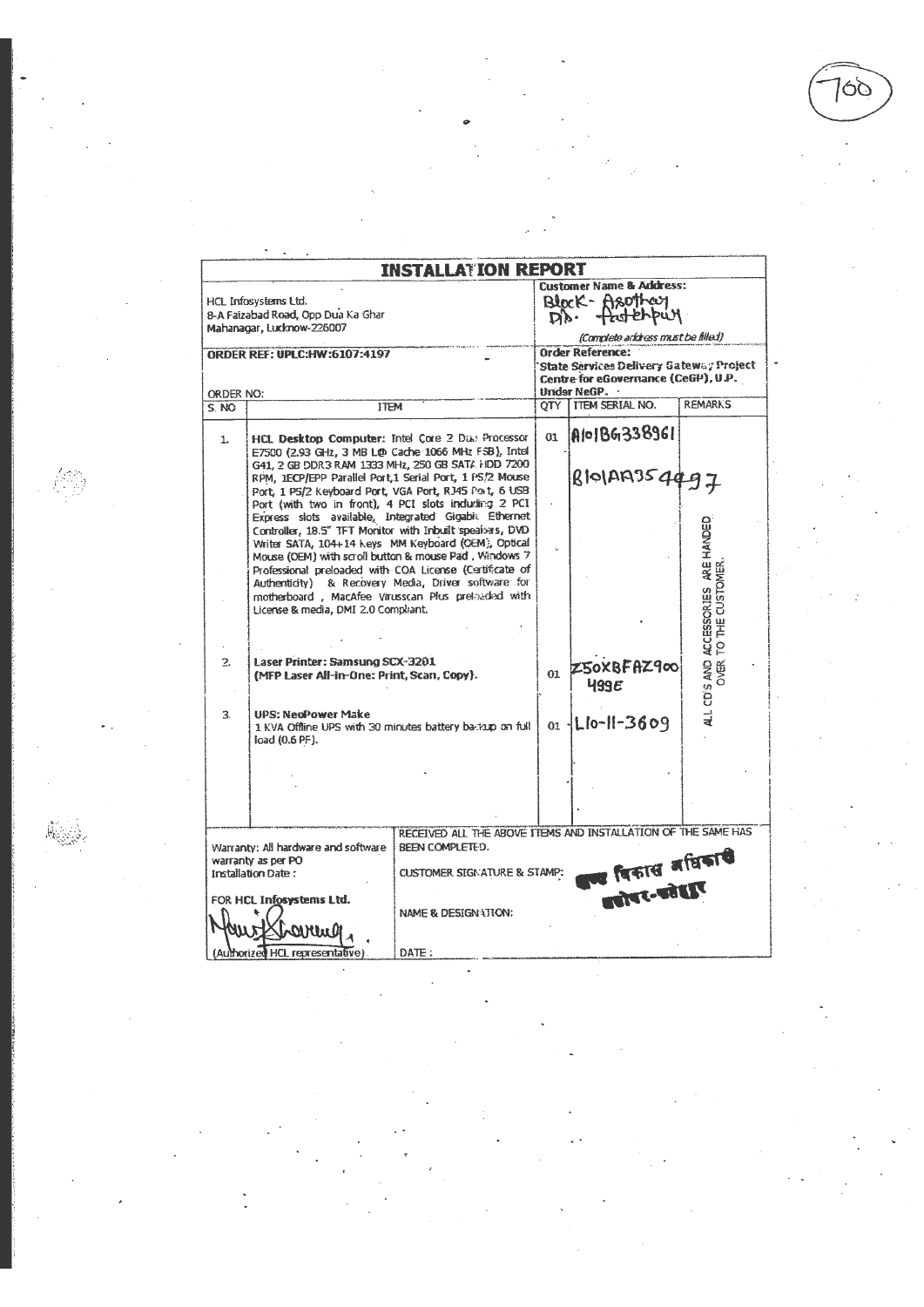$\cdot$ 

|                  | <b>INSTALLATION REPORT</b>                                                                                                                                                                                                                                                                                                                                                                          |    | <b>Customer Name &amp; Address:</b>                                                                              |                                                      |
|------------------|-----------------------------------------------------------------------------------------------------------------------------------------------------------------------------------------------------------------------------------------------------------------------------------------------------------------------------------------------------------------------------------------------------|----|------------------------------------------------------------------------------------------------------------------|------------------------------------------------------|
|                  | HCL Infosystems Ltd.                                                                                                                                                                                                                                                                                                                                                                                |    | $B \cdot D \cdot O$ .                                                                                            |                                                      |
|                  | 8-A Faizabad Road, Opp Dua Ka Ghar<br>Mahanagar, Lucknow-226007                                                                                                                                                                                                                                                                                                                                     |    | Bahug-<br>ug - feutel pur                                                                                        |                                                      |
|                  | <b>ORDER REF: UPLC:HW:6107:4197</b>                                                                                                                                                                                                                                                                                                                                                                 |    | <b>Order Reference:</b><br><b>State Services Delivery Gateway Project</b><br>Centre for eGovernance (CeGP), U.P. |                                                      |
| <b>ORDER NO:</b> |                                                                                                                                                                                                                                                                                                                                                                                                     |    | <b>Under NeGP.</b><br>QTY   ITEM SERIAL NO.                                                                      | <b>REMARKS</b>                                       |
| S. NO            | <b>ITEM</b>                                                                                                                                                                                                                                                                                                                                                                                         |    |                                                                                                                  |                                                      |
| 1.               | HCL Desktop Computer: Intel Core 2 Duo Processor<br>E7500 (2.93 GHz, 3 MB L@ Cache 1066 MHz FSB), Intel<br>G41, 2 GB DDR3 RAM 1333 MHz, 250 GB SATA HDD 7200<br>RPM, 1ECP/EPP Parallel Port, 1 Serial Port, 1 PS/2 Mouse<br>Port, 1 PS/2 Keyboard Port, VGA Port, RJ45 Port, 6 USB<br>Port (with two in front), 4 PCI slots including 2 PCI<br>Express slots available, Integrated Gigabit Ethernet |    | $01 \quad B101A4354498$                                                                                          |                                                      |
|                  | Controller, 18.5" TFT Monitor with Inbuilt speakers, DVD<br>Writer SATA, 104+14 Keys MM Keyboard (OEM), Optical<br>Mouse (OEM) with scroll button & mouse Pad, Windows 7<br>Professional preloaded with COA License (Certificate of<br>Authenticity) & Recovery Media, Driver software for<br>motherboard, MacAfee Virusscan Plus preloaded with<br>License & media, DMI 2.0 Compliant.             |    | A101BG338705                                                                                                     | ARE HANDED                                           |
| 2.               | Laser Printer: Samsung SCX-3201<br>(MFP Laser All-in-One: Print, Scan, Copy).                                                                                                                                                                                                                                                                                                                       | 01 | Z50X8FEZL<br>00224H                                                                                              | ALL CD'S AND ACCESSORIES ARE<br>OVER TO THE CUSTOMER |
| 3.               | <b>UPS: NeoPower Make</b><br>1 KVA Offline UPS with 30 minutes battery backup on full<br>load (0.6 PF).                                                                                                                                                                                                                                                                                             | 01 | $10 - 11 - 3657$                                                                                                 |                                                      |
|                  |                                                                                                                                                                                                                                                                                                                                                                                                     |    |                                                                                                                  |                                                      |
|                  | RECEIVED ALL THE ABOVE ITEMS AND INSTALLATION OF THE SAME HAS<br>BEEN COMPLETED.<br>Warranty: All hardware and software<br>warranty as per PO<br><b>CUSTOMER SIGNATURE &amp; STAMP:</b>                                                                                                                                                                                                             |    |                                                                                                                  |                                                      |
|                  | <b>Installation Date:</b><br>FOR HCL Infosystems Ltd.<br>NAME & DESIGNATION: Moteochy Kerner<br>hari                                                                                                                                                                                                                                                                                                |    |                                                                                                                  |                                                      |
|                  | DATE: $17 - 02 - 2011$<br>Authorized HCL representative)                                                                                                                                                                                                                                                                                                                                            |    |                                                                                                                  |                                                      |

 $\frac{1}{2} \frac{1}{2} \frac{1}{2}$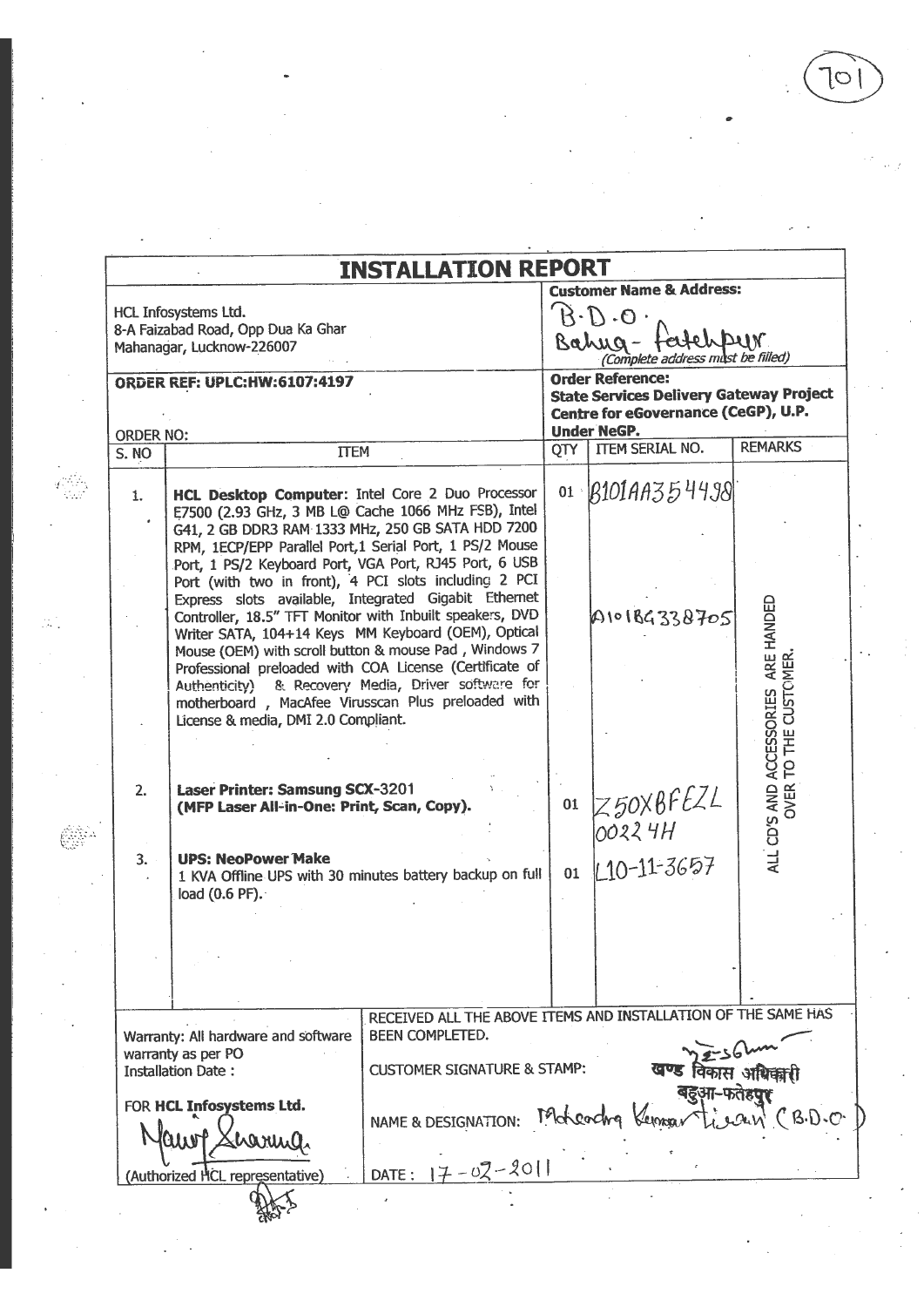$10^2$ 

|                                                                                        |                                                                                                                                                                                                                                                                                                                               | <b>INSTALLATION REPORT</b>                                                                                                                                                                                                        |    |                                                                                                                  |                                                              |
|----------------------------------------------------------------------------------------|-------------------------------------------------------------------------------------------------------------------------------------------------------------------------------------------------------------------------------------------------------------------------------------------------------------------------------|-----------------------------------------------------------------------------------------------------------------------------------------------------------------------------------------------------------------------------------|----|------------------------------------------------------------------------------------------------------------------|--------------------------------------------------------------|
|                                                                                        |                                                                                                                                                                                                                                                                                                                               |                                                                                                                                                                                                                                   |    | <b>Customer Name &amp; Address:</b>                                                                              |                                                              |
|                                                                                        | HCL Infosystems Ltd.<br>8-A Faizabad Road, Opp Dua Ka Ghar                                                                                                                                                                                                                                                                    |                                                                                                                                                                                                                                   |    | BDO Magwa (FTP)                                                                                                  |                                                              |
|                                                                                        | Mahanagar, Lucknow-226007                                                                                                                                                                                                                                                                                                     |                                                                                                                                                                                                                                   |    | (Complete address must be filled)                                                                                |                                                              |
|                                                                                        | <b>ORDER REF: UPLC:HW:6107:4197</b>                                                                                                                                                                                                                                                                                           |                                                                                                                                                                                                                                   |    | <b>Order Reference:</b><br><b>State Services Delivery Gateway Project</b><br>Centre for eGovernance (CeGP), U.P. |                                                              |
| <b>ORDER NO:</b><br>S. NO                                                              | 2000052658<br><b>ITEM</b>                                                                                                                                                                                                                                                                                                     |                                                                                                                                                                                                                                   |    | <b>Under NeGP.</b><br>QTY   ITEM SERIAL NO.                                                                      | <b>REMARKS</b>                                               |
|                                                                                        |                                                                                                                                                                                                                                                                                                                               |                                                                                                                                                                                                                                   |    | $51019935450$                                                                                                    |                                                              |
| $\mathbf{L}$                                                                           | HCL Desktop Computer: Intel Core 2 Duo Processor<br>E7500 (2.93 GHz, 3 MB L@ Cache 1066 MHz FSB), intel<br>G41, 2 GB DDR3 RAM 1333 MHz, 250 GB SATA HDD 7200<br>RPM, 1ECP/EPP Parallel Port, L Serial Port, 1 PS/2 Mouse                                                                                                      |                                                                                                                                                                                                                                   | 01 | Blol BG34 3936                                                                                                   |                                                              |
|                                                                                        | Port, 1 PS/2 Keyboard Port, VGA Port, RJ45 Port, 6 USB<br>Port (with two in front), 4 PCI slots including 2 PCI<br>Express slots available, Integrated Gigabit Ethernet<br>Mouse (OEM) with scroll button & mouse Pad, Windows 7<br>motherboard, MacAfee Virusscan Plus preloaded with<br>License & media, DMI 2.0 Compliant. | Controller, 18.5" TFT Monitor with Inbuilt speakers, DVD<br>Writer SATA, 104+14 Keys MM Keyboard (OEM), Optical<br>Professional preloaded with COA License (Certificate of<br>Authenticity) & Recovery Media, Driver software for |    |                                                                                                                  | ALL CD'S AND ACCESSORIES ARE HANDED<br>OVER TO THE CUSTOMER. |
| 2.                                                                                     | Laser Printer: Samsung SCX-3201<br>(MFP Laser All-in-One: Print, Scan, Copy).                                                                                                                                                                                                                                                 |                                                                                                                                                                                                                                   | 01 | $Z$ Sox $B$ $P$ $EZ$<br>goo ll $S$                                                                               |                                                              |
| 3.                                                                                     | <b>UPS: NeoPower Make</b><br>load (0.6 PF).                                                                                                                                                                                                                                                                                   | 1 KVA Offline UPS with 30 minutes battery backup on full                                                                                                                                                                          |    | $01   L^{-10-11-3188}$                                                                                           |                                                              |
|                                                                                        |                                                                                                                                                                                                                                                                                                                               |                                                                                                                                                                                                                                   |    |                                                                                                                  |                                                              |
| Warranty: All hardware and software<br>warranty as per PO<br><b>Installation Date:</b> |                                                                                                                                                                                                                                                                                                                               | RECEIVED ALL THE ABOVE ITEMS AND INSTALLATION OF THE SAME HAS<br>BEEN COMPLETED.<br><b>CUSTOMER SIGNATURE &amp; STAMP:</b>                                                                                                        |    |                                                                                                                  |                                                              |
|                                                                                        | FOR HCL Infosystems Ltd.                                                                                                                                                                                                                                                                                                      | NAME & DESIGNATION:                                                                                                                                                                                                               |    | Haswa-Fatehpur                                                                                                   |                                                              |
|                                                                                        | (Authorized HCL representative)                                                                                                                                                                                                                                                                                               | DATE:                                                                                                                                                                                                                             |    |                                                                                                                  |                                                              |

 $\label{eq:2.1} \begin{array}{l} \mathcal{R}_{\text{max}}(\mathcal{A}) = \mathcal{A}_{\text{max}}(\mathcal{A}) \times \mathcal{A}_{\text{max}}(\mathcal{A}) \times \mathcal{A}_{\text{max}}(\mathcal{A}) \times \mathcal{A}_{\text{max}}(\mathcal{A}) \times \mathcal{A}_{\text{max}}(\mathcal{A}) \times \mathcal{A}_{\text{max}}(\mathcal{A}) \times \mathcal{A}_{\text{max}}(\mathcal{A}) \times \mathcal{A}_{\text{max}}(\mathcal{A}) \times \mathcal{A}_{\text{max}}(\mathcal{A}) \times \mathcal{A}_{\text{max}}(\mathcal{$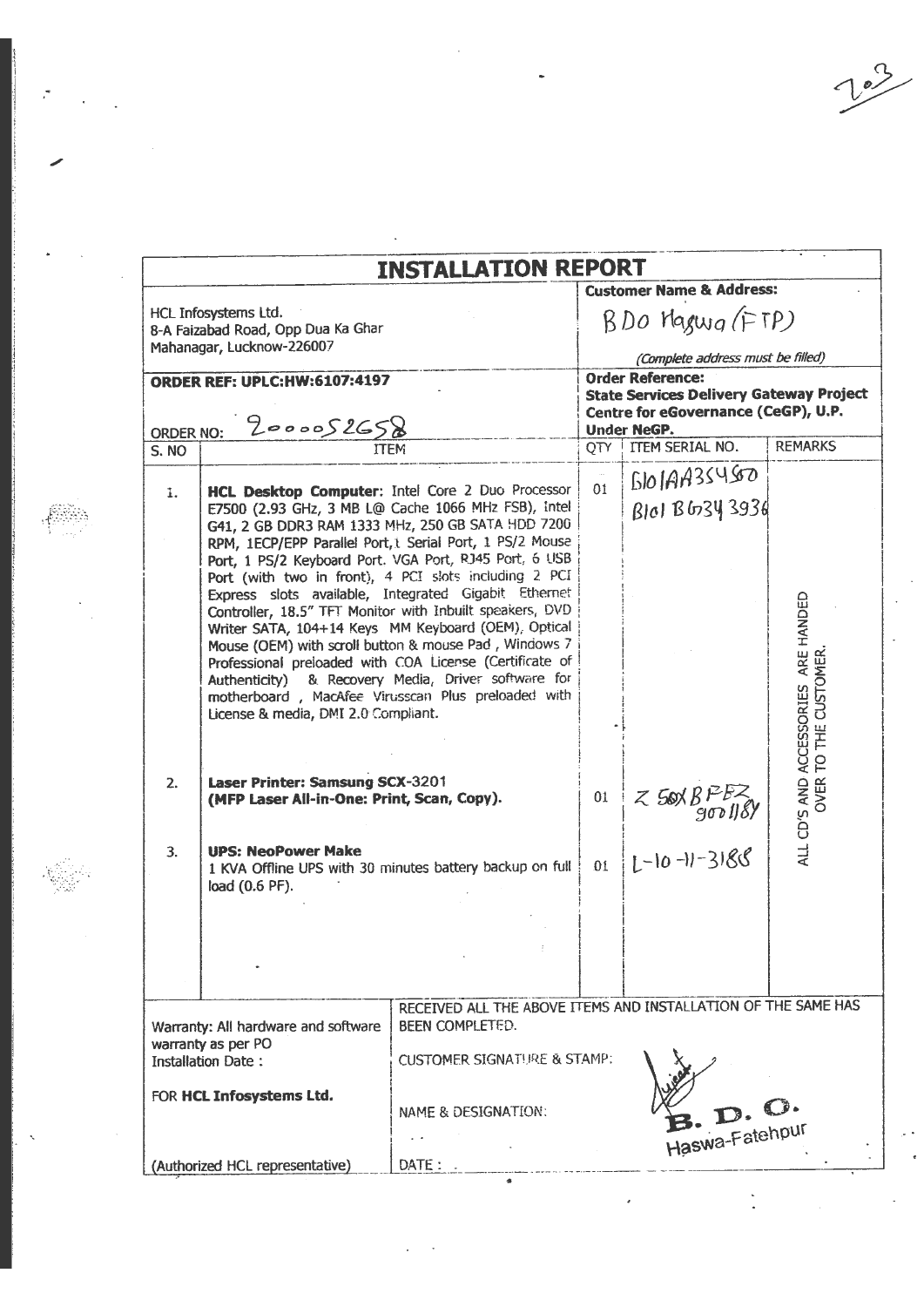$\frac{1}{\sqrt{2}}$ 

 $\frac{1}{2} \sum_{i=1}^{n} \frac{1}{2} \sum_{j=1}^{n} \frac{1}{2} \sum_{j=1}^{n} \frac{1}{2} \sum_{j=1}^{n} \frac{1}{2} \sum_{j=1}^{n} \frac{1}{2} \sum_{j=1}^{n} \frac{1}{2} \sum_{j=1}^{n} \frac{1}{2} \sum_{j=1}^{n} \frac{1}{2} \sum_{j=1}^{n} \frac{1}{2} \sum_{j=1}^{n} \frac{1}{2} \sum_{j=1}^{n} \frac{1}{2} \sum_{j=1}^{n} \frac{1}{2} \sum_{j=1}^{n$ 

|                                                              |                                                                               | <b>INSTALLATION REPORT</b>                                                                                                                                                                                                                                                                                                                                                                                                                                                                                                                                                              |                                |                                                                                                                                        |                                                              |  |  |
|--------------------------------------------------------------|-------------------------------------------------------------------------------|-----------------------------------------------------------------------------------------------------------------------------------------------------------------------------------------------------------------------------------------------------------------------------------------------------------------------------------------------------------------------------------------------------------------------------------------------------------------------------------------------------------------------------------------------------------------------------------------|--------------------------------|----------------------------------------------------------------------------------------------------------------------------------------|--------------------------------------------------------------|--|--|
|                                                              |                                                                               |                                                                                                                                                                                                                                                                                                                                                                                                                                                                                                                                                                                         |                                | <b>Customer Name &amp; Address:</b>                                                                                                    |                                                              |  |  |
|                                                              | HCL Infosystems Ltd.<br>8-A Faizabad Road, Opp Dua Ka Ghar                    |                                                                                                                                                                                                                                                                                                                                                                                                                                                                                                                                                                                         | BDO office<br>Datha (fatchpur) |                                                                                                                                        |                                                              |  |  |
|                                                              | Mahanagar, Lucknow-226007                                                     |                                                                                                                                                                                                                                                                                                                                                                                                                                                                                                                                                                                         |                                |                                                                                                                                        |                                                              |  |  |
|                                                              |                                                                               |                                                                                                                                                                                                                                                                                                                                                                                                                                                                                                                                                                                         |                                | (Complete address must be filled)                                                                                                      |                                                              |  |  |
| <b>ORDER REF: UPLC:HW:6107:4197</b><br>ORDER NO: 20000 S26S9 |                                                                               |                                                                                                                                                                                                                                                                                                                                                                                                                                                                                                                                                                                         |                                | <b>Order Reference:</b><br><b>State Services Delivery Gateway Project</b><br>Centre for eGovernance (CeGP), U.P.<br><b>Under NeGP.</b> |                                                              |  |  |
| $\overline{S}$ . NO                                          |                                                                               | <b>TTEM</b>                                                                                                                                                                                                                                                                                                                                                                                                                                                                                                                                                                             | <b>QTY</b>                     | <b>ITEM SERIAL NO.</b>                                                                                                                 | <b>REMARKS</b>                                               |  |  |
| 1.                                                           |                                                                               | HCL Desktop Computer: Intel Core 2 Duo Processor<br>E7500 (2.93 GHz, 3 MB L@ Cache 1066 MHz FSB), Intel<br>G41, 2 GB DDR3 RAM 1333 MHz, 250 GB SATA HDD 7200                                                                                                                                                                                                                                                                                                                                                                                                                            | 01                             | B101A43548R8<br><b>BIOLBG7342955</b>                                                                                                   |                                                              |  |  |
|                                                              | License & media, DMI 2.0 Compliant.                                           | RPM, 1ECP/EPP Parallel Port, 1 Serial Port, 1 PS/2 Mouse<br>Port, 1 PS/2 Keyboard Port, VGA Port, RJ45 Port, 6 USB<br>Port (with two in front), 4 PCI slots including 2 PCI<br>Express slots available, Integrated Gigabit Ethernet<br>Controller, 18.5" TFT Monitor with Inbuilt speakers, DVD<br>Writer SATA, 104+14 Keys MM Keyboard (OEM), Optical<br>Mouse (OEM) with scroll button & mouse Pad, Windows 7<br>Professional preloaded with COA License (Certificate of<br>Authenticity) & Recovery Media, Driver software for<br>motherboard, MacAfee Virusscan Plus preloaded with |                                |                                                                                                                                        | ALL CD'S AND ACCESSORIES ARE HANDED<br>OVER TO THE CUSTOMER. |  |  |
| 2.                                                           | Laser Printer: Samsung SCX-3201<br>(MFP Laser All-in-One: Print, Scan, Copy). |                                                                                                                                                                                                                                                                                                                                                                                                                                                                                                                                                                                         | 01                             | $Z$ SOXBFBZ900                                                                                                                         |                                                              |  |  |
| 3.                                                           | <b>UPS: NeoPower Make</b><br>load (0.6 PF).                                   | 1 KVA Offline UPS with 30 minutes battery backup on full                                                                                                                                                                                                                                                                                                                                                                                                                                                                                                                                | 01                             | 1-10-11-3314                                                                                                                           |                                                              |  |  |
|                                                              |                                                                               |                                                                                                                                                                                                                                                                                                                                                                                                                                                                                                                                                                                         |                                |                                                                                                                                        |                                                              |  |  |
|                                                              | Warranty: All hardware and software<br>warranty as per PO                     | RECEIVED ALL THE ABOVE ITEMS AND INSTALLATION OF THE SAME HAS<br>BEEN COMPLETED.                                                                                                                                                                                                                                                                                                                                                                                                                                                                                                        |                                |                                                                                                                                        |                                                              |  |  |
|                                                              | Installation Date: 7-1-2011                                                   | <b>CUSTOMER SIGNATURE &amp; STAMP:</b>                                                                                                                                                                                                                                                                                                                                                                                                                                                                                                                                                  |                                |                                                                                                                                        |                                                              |  |  |
|                                                              | FOR HCL Infosystems Ltd.                                                      | for can Know<br><b>NAME &amp; DESIGNAT</b>                                                                                                                                                                                                                                                                                                                                                                                                                                                                                                                                              |                                |                                                                                                                                        |                                                              |  |  |
|                                                              | <b>Poda</b> Y<br>(Authorized HCL representative)                              | <b>B.D.O.</b><br>Dabata-Fatehpur                                                                                                                                                                                                                                                                                                                                                                                                                                                                                                                                                        |                                |                                                                                                                                        |                                                              |  |  |

 $\frac{1}{\sqrt{2}}$ 

 $\overline{\phantom{a}}$ 

德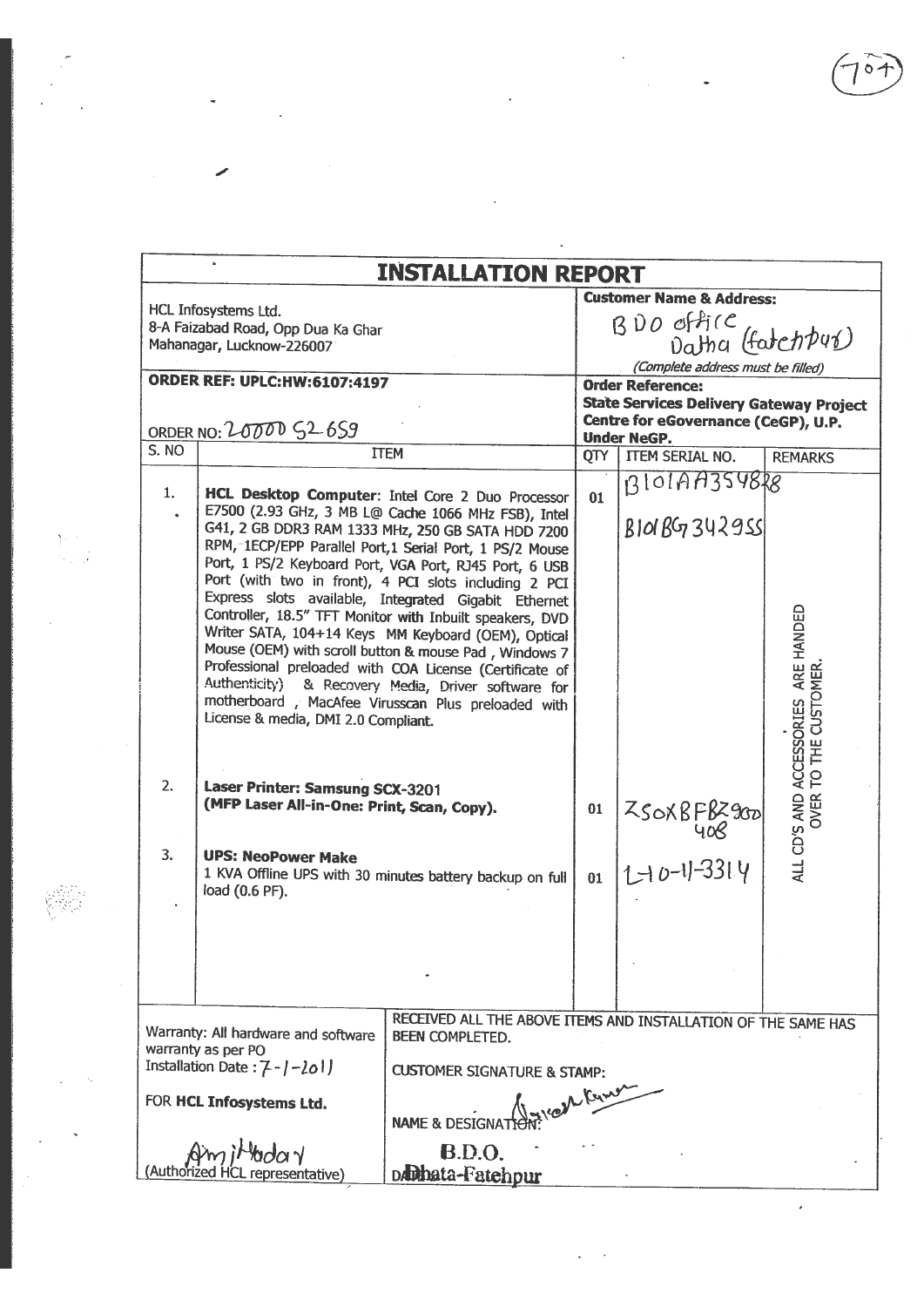$\sim 10^{-10}$ 

|                    |                                                                                                           | <b>INSTALLATION REPORT</b>                                    |     | <b>Customer Name &amp; Address:</b>                                                          |                              |
|--------------------|-----------------------------------------------------------------------------------------------------------|---------------------------------------------------------------|-----|----------------------------------------------------------------------------------------------|------------------------------|
|                    | HCL Infosystems Ltd.                                                                                      |                                                               |     | Satendra Brakash Kanoujuja                                                                   |                              |
|                    | 8-A Faizabad Road, Opp Dua Ka Ghar                                                                        |                                                               |     | I-lathoundlock-fatchpul - 212652                                                             |                              |
|                    | Mahanagar, Lucknow-226007                                                                                 |                                                               |     |                                                                                              |                              |
|                    |                                                                                                           |                                                               |     | (Complete address must be filled)                                                            |                              |
|                    | <b>ORDER REF: UPLC:HW:6107:4197</b>                                                                       |                                                               |     | <b>Order Reference:</b>                                                                      |                              |
|                    |                                                                                                           |                                                               |     | <b>State Services Delivery Gateway Project</b><br>Centre for eGovernance (CeGP), U.P.        |                              |
|                    |                                                                                                           |                                                               |     | <b>Under NeGP.</b>                                                                           |                              |
| ORDER NO:<br>S. NO | 900052660<br><b>ITEM</b>                                                                                  |                                                               | QTY | <b>ITEM SERIAL NO.</b>                                                                       | <b>REMARKS</b>               |
|                    |                                                                                                           |                                                               |     |                                                                                              |                              |
|                    |                                                                                                           |                                                               |     | CPU Serial number                                                                            |                              |
| 1.                 | HCL Desktop Computer: Intel Core 2 Duo Processor                                                          |                                                               | 01  |                                                                                              |                              |
|                    | E7500 (2.93 GHz, 3 MB L@ Cache 1066 MHz FSB), Intel<br>G41, 2 GB DDR3 RAM 1333 MHz, 250 GB SATA HDD 7200  |                                                               |     |                                                                                              |                              |
|                    | RPM, 1ECP/EPP Parallel Port, 1 Serial Port, 1 PS/2 Mouse                                                  |                                                               |     |                                                                                              |                              |
|                    | Port, 1 PS/2 Keyboard Port, VGA Port, R345 Port, 6 USB                                                    |                                                               |     | B101AA354274                                                                                 |                              |
|                    | Port (with two in front), 4 PCI slots including 2 PCI                                                     |                                                               |     |                                                                                              |                              |
|                    | Express slots available, Integrated Gigabit Ethernet                                                      |                                                               |     |                                                                                              |                              |
|                    | Controller, 18.5" TFT Monitor with Inbuilt speakers, DVD                                                  |                                                               |     |                                                                                              | ARE HANDED                   |
|                    | Writer SATA, 104+14 Keys MM Keyboard (OEM), Optical                                                       |                                                               |     |                                                                                              |                              |
|                    | Mouse (OEM) with scroll button & mouse Pad, Windows 7                                                     |                                                               |     |                                                                                              |                              |
|                    | Professional preloaded with COA License (Certificate of                                                   |                                                               |     |                                                                                              |                              |
|                    | Authenticity) & Recovery Media, Driver software for<br>motherboard, MacAfee Virusscan Plus preloaded with |                                                               |     |                                                                                              |                              |
|                    | License & media, DMI 2.0 Compliant.                                                                       |                                                               |     |                                                                                              |                              |
|                    |                                                                                                           |                                                               |     |                                                                                              |                              |
|                    |                                                                                                           |                                                               |     |                                                                                              |                              |
|                    |                                                                                                           |                                                               |     |                                                                                              |                              |
| 2.                 | Laser Printer: Samsung SCX-3201                                                                           |                                                               |     |                                                                                              | ALL CD'S AND ACCESSORIES ARE |
|                    | (MFP Laser All-in-One: Print, Scan, Copy).                                                                |                                                               | 01  |                                                                                              |                              |
|                    |                                                                                                           |                                                               |     |                                                                                              |                              |
| 3.                 | <b>UPS: NeoPower Make</b>                                                                                 |                                                               |     |                                                                                              |                              |
|                    | 1 KVA Offline UPS with 30 minutes battery backup on full                                                  |                                                               | 01  |                                                                                              |                              |
|                    | load (0.6 PF).                                                                                            |                                                               |     |                                                                                              |                              |
|                    |                                                                                                           |                                                               |     | Laser prentersoire<br>Pumber –<br>Z SOXBFBZ 900410j<br>UPS-Serial no.-<br>L I D - I 1 - 2932 |                              |
|                    |                                                                                                           |                                                               |     |                                                                                              |                              |
|                    |                                                                                                           |                                                               |     |                                                                                              |                              |
|                    |                                                                                                           |                                                               |     |                                                                                              |                              |
|                    |                                                                                                           |                                                               |     |                                                                                              |                              |
|                    |                                                                                                           | RECEIVED ALL THE ABOVE ITEMS AND INSTALLATION OF THE SAME HAS |     |                                                                                              |                              |
|                    | Warranty: All hardware and software                                                                       | BEEN COMPLETED.                                               |     |                                                                                              |                              |
|                    | warranty as per PO                                                                                        |                                                               |     |                                                                                              |                              |
|                    | <b>Installation Date:</b>                                                                                 | <b>CUSTOMER SIGNATURE &amp; STAMP:</b>                        |     | *** विकास अधिकारी                                                                            |                              |
|                    |                                                                                                           |                                                               |     |                                                                                              |                              |
|                    | FOR HCL Infosystems Ltd.                                                                                  |                                                               |     |                                                                                              |                              |
|                    |                                                                                                           | NAME & DESIGNATION:                                           |     |                                                                                              |                              |
|                    |                                                                                                           | Sushil Kumal Hathgam falor pur.                               |     |                                                                                              |                              |
|                    | (Authorized HCL representative)                                                                           | DATE: $09/02/9$                                               |     |                                                                                              |                              |
|                    |                                                                                                           |                                                               |     |                                                                                              |                              |

 $\label{eq:2.1} \frac{\partial \mathcal{L}_{\text{max}}}{\partial \mathcal{L}_{\text{max}}(\mathcal{L}_{\text{max}}) } \leq \frac{1}{\sqrt{2}} \sum_{i=1}^{N} \frac{1}{\sqrt{2}} \sum_{i=1}^{N} \frac{1}{\sqrt{2}} \sum_{i=1}^{N} \frac{1}{\sqrt{2}} \sum_{i=1}^{N} \frac{1}{\sqrt{2}} \sum_{i=1}^{N} \frac{1}{\sqrt{2}} \sum_{i=1}^{N} \frac{1}{\sqrt{2}} \sum_{i=1}^{N} \frac{1}{\sqrt{2}} \sum_{i=1}^{N} \frac{1}{\$ 

 $\gamma_{\rm{th}}$ 

 $\hat{\mathcal{L}}$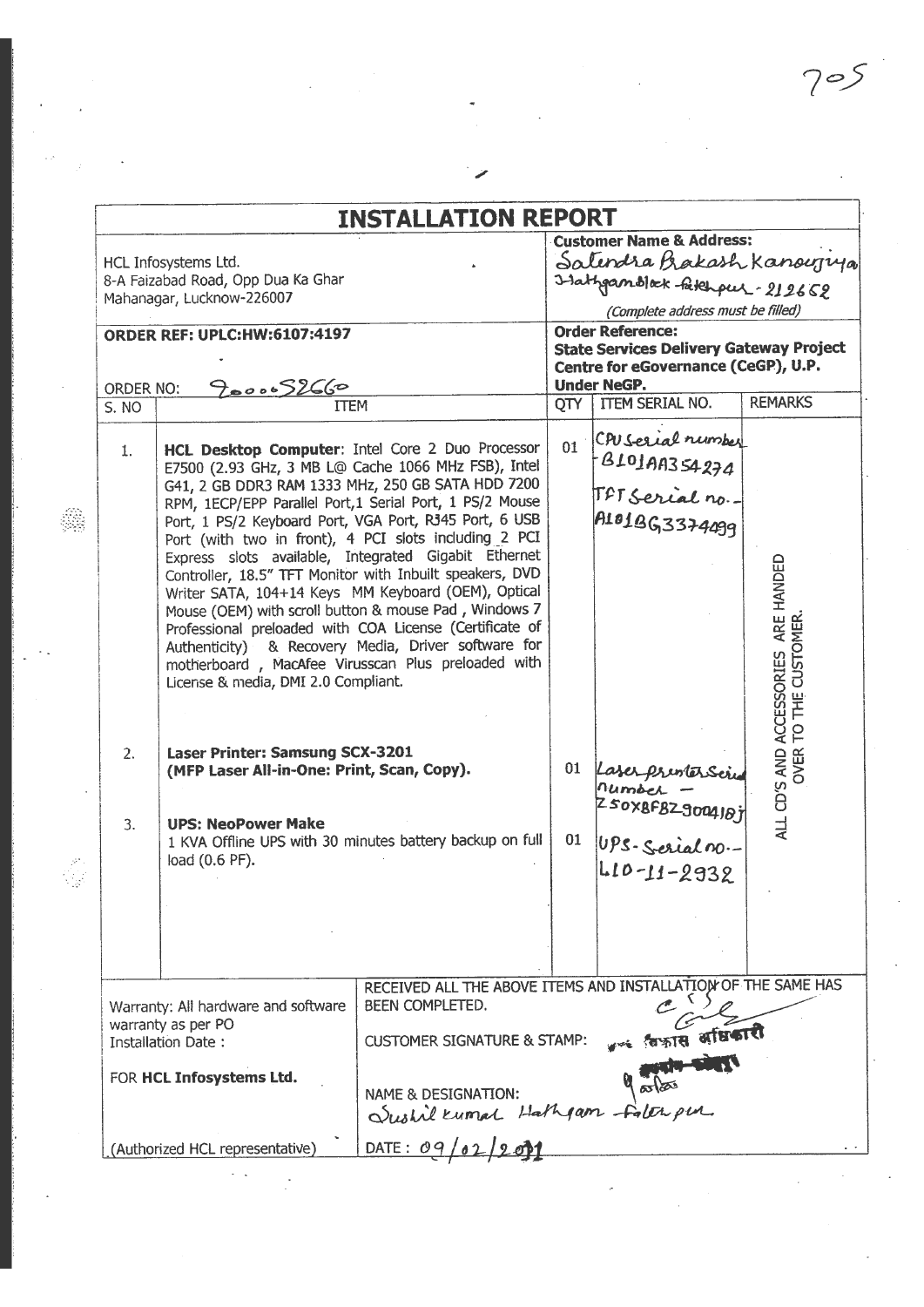$D\Omega$ 

|                                     |                                                                                                                                                                                                                                                                                                                                                                                                                                                                                                                                                                                                                                                                                                                                                                                                | <b>INSTALLATION REPORT</b>                                                                                                 |                                                                                             |                                                                                                                  |                                                        |  |  |
|-------------------------------------|------------------------------------------------------------------------------------------------------------------------------------------------------------------------------------------------------------------------------------------------------------------------------------------------------------------------------------------------------------------------------------------------------------------------------------------------------------------------------------------------------------------------------------------------------------------------------------------------------------------------------------------------------------------------------------------------------------------------------------------------------------------------------------------------|----------------------------------------------------------------------------------------------------------------------------|---------------------------------------------------------------------------------------------|------------------------------------------------------------------------------------------------------------------|--------------------------------------------------------|--|--|
|                                     | HCL Infosystems Ltd.<br>3-A Faizabad Road, Opp Dua Ka Ghar<br>Mahanagar, Lucknow-226007                                                                                                                                                                                                                                                                                                                                                                                                                                                                                                                                                                                                                                                                                                        |                                                                                                                            | <b>Customer Name &amp; Address:</b><br>B.D.O. Viraisur.<br>Complete address must be filled) |                                                                                                                  |                                                        |  |  |
| <b>ORDER REF: UPLC:HW:6107:4197</b> |                                                                                                                                                                                                                                                                                                                                                                                                                                                                                                                                                                                                                                                                                                                                                                                                |                                                                                                                            |                                                                                             | <b>Order Reference:</b><br><b>State Services Delivery Gateway Project</b><br>Centre for eGovernance (CeGP), U.P. |                                                        |  |  |
| ORDER NO:                           | $Y$ 000052CG                                                                                                                                                                                                                                                                                                                                                                                                                                                                                                                                                                                                                                                                                                                                                                                   |                                                                                                                            |                                                                                             | <b>Under NeGP.</b>                                                                                               |                                                        |  |  |
| S. NO                               |                                                                                                                                                                                                                                                                                                                                                                                                                                                                                                                                                                                                                                                                                                                                                                                                |                                                                                                                            |                                                                                             | QTY   ITEM SERIAL NO.                                                                                            | <b>REMARKS</b>                                         |  |  |
| 1.                                  | HCL Desktop Computer: Intel Core 2 Duo Processor<br>E7500 (2.93 GHz, 3 MB L@ Cache 1066 MHz FSB), Intel<br>G41, 2 GB DDR3 RAM 1333 MHz, 250 GB SATA HDD 7200<br>RPM, 1ECP/EPP Parallel Port, 1 Serial Port, 1 PS/2 Mouse<br>Port, 1 PS/2 Keyboard Port, VGA Port, RJ45 Port, 6 USB<br>Port (with two in front), 4 PCI slots including 2 PCI<br>Express slots available, Integrated Gigabit Ethernet<br>Controller, 18.5" TFT Monitor with Inbuilt speakers, DVD<br>Writer SATA, 104+14 Keys MM Keyboard (OEM), Optical<br>Mouse (OEM) with scroll button & mouse Pad, Windows 7<br>Professional preloaded with COA License (Certificate of<br>Authenticity) & Recovery Media, Driver software for<br>motherboard, MacAfee Virusscan Plus preloaded with<br>License & media, DMI 2.0 Compliant. |                                                                                                                            | 01                                                                                          | <b>BIO/AA354829</b><br>B101BG343343                                                                              | ALL CD'S AND ACCESSORIES ARE HANDED<br>TO THE CUSTOMER |  |  |
| 2.                                  | Laser Printer: Samsung SCX-3201<br>(MFP Laser All-in-One: Print, Scan, Copy).                                                                                                                                                                                                                                                                                                                                                                                                                                                                                                                                                                                                                                                                                                                  |                                                                                                                            |                                                                                             | 01 250XBFAZ900608                                                                                                | OVER <sup>-</sup>                                      |  |  |
| 3.                                  | <b>UPS: NeoPower Make</b><br>1 KVA Offline UPS with 30 minutes battery backup on full<br>load (0.6 PF).                                                                                                                                                                                                                                                                                                                                                                                                                                                                                                                                                                                                                                                                                        |                                                                                                                            | 01                                                                                          | $L[0-1]-2996$                                                                                                    |                                                        |  |  |
|                                     |                                                                                                                                                                                                                                                                                                                                                                                                                                                                                                                                                                                                                                                                                                                                                                                                |                                                                                                                            |                                                                                             |                                                                                                                  |                                                        |  |  |
|                                     | Warranty: All hardware and software<br>warranty as per PO<br><b>Installation Date:</b>                                                                                                                                                                                                                                                                                                                                                                                                                                                                                                                                                                                                                                                                                                         | RECEIVED ALL THE ABOVE ITEMS AND INSTALLATION OF THE SAME HAS<br>BEEN COMPLETED.<br><b>CUSTOMER SIGNATURE &amp; STAMP:</b> |                                                                                             | Jitendra Singh                                                                                                   |                                                        |  |  |
|                                     | FOR HCL Infosystems Ltd.<br>Mourframy<br>Authorized HCL representative)                                                                                                                                                                                                                                                                                                                                                                                                                                                                                                                                                                                                                                                                                                                        | <b>NAME &amp; DESIGNATION:</b>                                                                                             |                                                                                             |                                                                                                                  |                                                        |  |  |
|                                     |                                                                                                                                                                                                                                                                                                                                                                                                                                                                                                                                                                                                                                                                                                                                                                                                | Der Wos Large Street                                                                                                       |                                                                                             |                                                                                                                  |                                                        |  |  |

 $\bullet$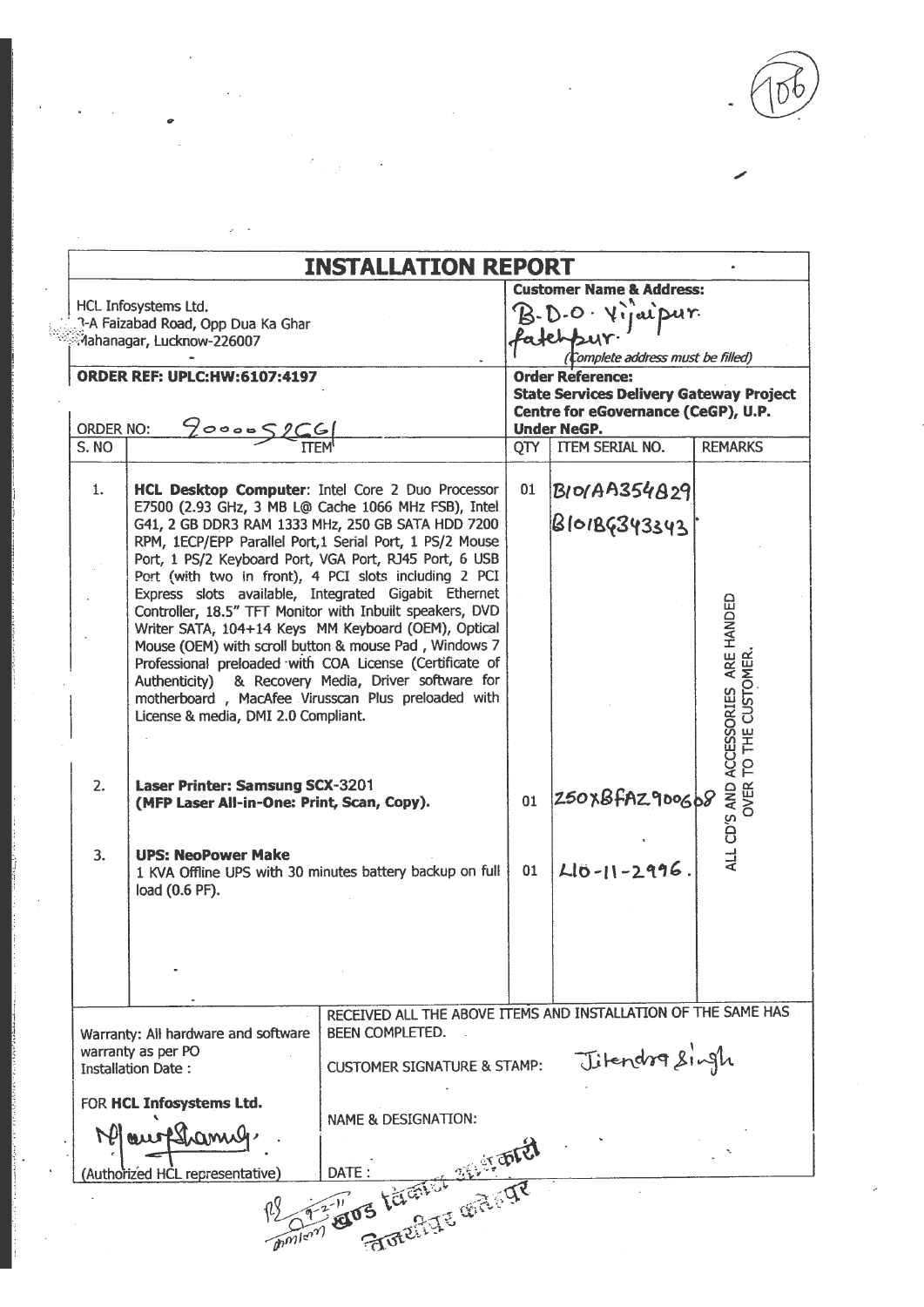. ٥/

|                |                                                                                      |                                                                                                                                                                                                                                                                                                                                                                                                          |    | <b>Customer Name &amp; Address:</b>                     |                 |
|----------------|--------------------------------------------------------------------------------------|----------------------------------------------------------------------------------------------------------------------------------------------------------------------------------------------------------------------------------------------------------------------------------------------------------------------------------------------------------------------------------------------------------|----|---------------------------------------------------------|-----------------|
|                | HCL Infosystems Ltd.                                                                 |                                                                                                                                                                                                                                                                                                                                                                                                          |    | $\epsilon$ n $\widetilde{\nu}$ r $\widetilde{\epsilon}$ | Krient Topochto |
|                | 8-A Faizabad Road, Opp Dua Ka Ghar<br>Mahanagar, Lucknow-226007                      |                                                                                                                                                                                                                                                                                                                                                                                                          |    | DICANTO DI PESOCOPOSTA HESO                             |                 |
|                |                                                                                      | 25012011                                                                                                                                                                                                                                                                                                                                                                                                 |    | (Complete address must be filled)                       |                 |
|                | <b>ORDER REF: UPLC:HW:6107:4197</b>                                                  |                                                                                                                                                                                                                                                                                                                                                                                                          |    | <b>Order Reference:</b>                                 |                 |
|                |                                                                                      |                                                                                                                                                                                                                                                                                                                                                                                                          |    | <b>State Services Delivery Gateway Project</b>          |                 |
|                | ORDER NO: 2000053262                                                                 |                                                                                                                                                                                                                                                                                                                                                                                                          |    | Centre for eGovernance (CeGP), U.P.<br>Under NeGP.      |                 |
| S. NO          |                                                                                      | <b>ITEM</b>                                                                                                                                                                                                                                                                                                                                                                                              |    | OTY TEM SERIAL NO.                                      | <b>REMARKS</b>  |
|                |                                                                                      |                                                                                                                                                                                                                                                                                                                                                                                                          |    |                                                         |                 |
| 1.             |                                                                                      | HCL Desktop Computer: Intel Core 2 Duo Processor<br>E7500 (2.93 GHz, 3 MB L@ Cache 1066 MHz FSB), Intel<br>G41, 2 GB DDR3 RAM 1333 MHz, 250 GB SATA HDD 7200<br>RPM, 1ECP/EPP Parallel Port, 1 Serial Port, 1 PS/2 Mouse<br>Port, 1 PS/2 Keyboard Port, VGA Port, RJ45 Port, 6 USB<br>Port (with two in front), 4 PCI slots including 2 PCI                                                              | 01 | $\beta$ 101AAS45173                                     |                 |
|                | License & media, DMI 2.0 Compliant.                                                  | Express slots available, Integrated Gigabit Ethernet<br>Controller, 18.5" TFT Monitor with Inbuilt speakers, DVD<br>Writer SATA, 104+14 Keys MM Keyboard (OEM), Optical<br>Mouse (OEM) with scroll button & mouse Pad, Windows 7<br>Professional preloaded with COA License (Certificate of<br>Authenticity) & Recovery Media, Driver software for<br>motherboard, MacAfee Virusscan Plus preloaded with |    |                                                         |                 |
| 2.             | <b>Laser Printer: Samsung SCX-3201</b><br>(MFP Laser All-in-One: Print, Scan, Copy). |                                                                                                                                                                                                                                                                                                                                                                                                          |    |                                                         |                 |
| 3 <sub>1</sub> | <b>UPS: NeoPower Make</b><br>load (0.6 PF).                                          | 1 KVA Offline UPS with 30 minutes battery backup on full                                                                                                                                                                                                                                                                                                                                                 | 01 | $ L 0-1 -3472$                                          |                 |
|                |                                                                                      |                                                                                                                                                                                                                                                                                                                                                                                                          |    |                                                         |                 |
|                |                                                                                      |                                                                                                                                                                                                                                                                                                                                                                                                          |    |                                                         |                 |
|                |                                                                                      |                                                                                                                                                                                                                                                                                                                                                                                                          |    |                                                         |                 |
|                |                                                                                      |                                                                                                                                                                                                                                                                                                                                                                                                          |    |                                                         |                 |
|                |                                                                                      | RECEIVED ALL THE ABOVE ITEMS AND INSTALLATION OF THE SAME HAS                                                                                                                                                                                                                                                                                                                                            |    |                                                         |                 |
|                | Warranty: All hardware and software                                                  | <b>BEEN COMPLETED.</b>                                                                                                                                                                                                                                                                                                                                                                                   |    |                                                         |                 |
|                | warranty as per PO<br><b>Installation Date:</b>                                      | <b>CUSTOMER SIGNATURE &amp; STAMP:</b>                                                                                                                                                                                                                                                                                                                                                                   |    |                                                         |                 |
|                | FOR HCL Inforystems Ltd.                                                             |                                                                                                                                                                                                                                                                                                                                                                                                          |    |                                                         |                 |
|                |                                                                                      | <b>NAME &amp; DESIGNATION:</b>                                                                                                                                                                                                                                                                                                                                                                           |    |                                                         |                 |
|                |                                                                                      | DATE: $\frac{0}{2}$                                                                                                                                                                                                                                                                                                                                                                                      |    |                                                         |                 |

J

 $\ddot{\phantom{1}}$ 

 $\bar{\beta}$ 

 $\ddot{\phantom{a}}$ 

l.

 $\bar{z}$ 

 $\overline{\phantom{a}}$ 

 $\bar{u}$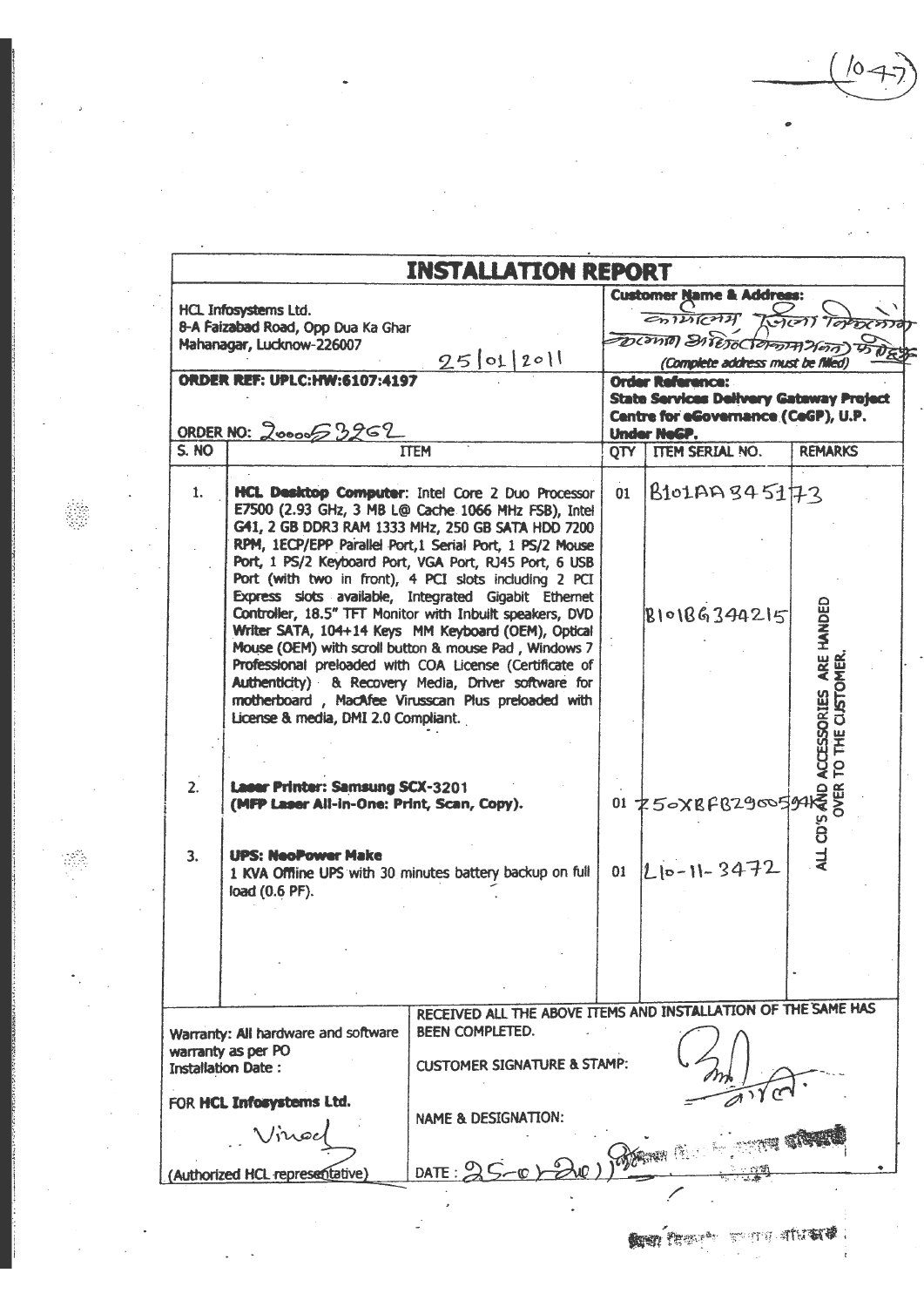$\sigma$ 

计图像

|                  |                                                                               | <b>INSTALLATION REPORT</b>                                                                                                                                                                                                                                                                                                                                                                                                                                        |                                                |                               |
|------------------|-------------------------------------------------------------------------------|-------------------------------------------------------------------------------------------------------------------------------------------------------------------------------------------------------------------------------------------------------------------------------------------------------------------------------------------------------------------------------------------------------------------------------------------------------------------|------------------------------------------------|-------------------------------|
|                  | HCL Infosystems Ltd.                                                          |                                                                                                                                                                                                                                                                                                                                                                                                                                                                   | <b>Customer Name &amp; Address:</b>            |                               |
|                  | 8-A Faizabad Road, Opp Dua Ka Ghar                                            |                                                                                                                                                                                                                                                                                                                                                                                                                                                                   | District Employmat                             |                               |
|                  | Mahanagar, Lucknow-226007                                                     |                                                                                                                                                                                                                                                                                                                                                                                                                                                                   | Offree feitch!                                 |                               |
|                  |                                                                               | 2202201                                                                                                                                                                                                                                                                                                                                                                                                                                                           | ce recient by must be filled)                  |                               |
|                  | <b>ORDER REF: UPLC:HW:6107:4197</b>                                           |                                                                                                                                                                                                                                                                                                                                                                                                                                                                   | <b>Order Reference:</b>                        |                               |
|                  |                                                                               |                                                                                                                                                                                                                                                                                                                                                                                                                                                                   | <b>State Services Delivery Gateway Project</b> |                               |
|                  |                                                                               |                                                                                                                                                                                                                                                                                                                                                                                                                                                                   | Centre for eGovernance (CeGP), U.P.            |                               |
| <b>ORDER NO:</b> |                                                                               |                                                                                                                                                                                                                                                                                                                                                                                                                                                                   | <b>Under NeGP.</b>                             |                               |
| S. NO            |                                                                               | <b>TTEM</b>                                                                                                                                                                                                                                                                                                                                                                                                                                                       | <b>QTY   ITEM SERIAL NO.</b>                   | <b>REMARKS</b>                |
| 1.               |                                                                               | HCL Desktop Computer: Intel Core 2 Duo Processor<br>"E7500 (2.93 GHz, 3 MB L@ Cache 1066 MHz FSB), Intel<br>G41, 2 GB DDR3 RAM 1333 MHz, 250 GB SATA HDD 7200<br>RPM, 1ECP/EPP Parallel Port, 1 Serial Port, 1 PS/2 Mouse<br>Port, 1 PS/2 Keyboard Port, VGA Port, RJ45 Port, 6 USB                                                                                                                                                                               | 01 BIOIAA354259                                |                               |
|                  | License & media, DMI 2.0 Compliant.                                           | Port (with two in front), 4 PCI slots including 2 PCI<br>Express slots available, Integrated Gigabit Ethernet<br>Controller, 18.5" TFT Monitor with Inbuilt speakers, DVD<br>Writer SATA, 104+14 Keys MM Keyboard (OEM), Optical<br>Mouse (OEM) with scroll button & mouse Pad, Windows 7<br>Professional preloaded with COA License (Certificate of<br>Authenticity) & Recovery Media, Driver software for<br>motherboard, MacAfee Virusscan Plus preloaded with | 810184342979                                   | ARE HANDED<br>TO THE CISTOMER |
| 2:               | Laser Printer: Samsung SCX-3201<br>(MFP Laser All-in-One: Print, Scan, Copy). |                                                                                                                                                                                                                                                                                                                                                                                                                                                                   | 01250XBFAZ90043435                             | <b>ACCESSORIES</b>            |
| 3.               | <b>UPS: NeoPower Make</b>                                                     |                                                                                                                                                                                                                                                                                                                                                                                                                                                                   |                                                | ALL CD'                       |
|                  | load (0.6 PF).                                                                | 1 KVA Offline UPS with 30 minutes battery backup on full                                                                                                                                                                                                                                                                                                                                                                                                          | $01$ $ l_1 \circ -  1 - 3531$                  |                               |
|                  |                                                                               |                                                                                                                                                                                                                                                                                                                                                                                                                                                                   |                                                |                               |
|                  |                                                                               |                                                                                                                                                                                                                                                                                                                                                                                                                                                                   |                                                |                               |
|                  |                                                                               |                                                                                                                                                                                                                                                                                                                                                                                                                                                                   |                                                |                               |
|                  |                                                                               |                                                                                                                                                                                                                                                                                                                                                                                                                                                                   |                                                |                               |
|                  |                                                                               |                                                                                                                                                                                                                                                                                                                                                                                                                                                                   |                                                |                               |
|                  |                                                                               |                                                                                                                                                                                                                                                                                                                                                                                                                                                                   |                                                |                               |
|                  |                                                                               | RECEIVED ALL THE ABOVE ITEMS AND INSTALLATION OF THE SAME HAS                                                                                                                                                                                                                                                                                                                                                                                                     |                                                |                               |
|                  | Warranty: All hardware and software<br>warranty as per PO                     | BEEN COMPLETED.                                                                                                                                                                                                                                                                                                                                                                                                                                                   |                                                |                               |
|                  | <b>Installation Date:</b>                                                     | <b>CUSTOMER SIGNATURE &amp; STAMP:</b>                                                                                                                                                                                                                                                                                                                                                                                                                            |                                                |                               |
|                  |                                                                               |                                                                                                                                                                                                                                                                                                                                                                                                                                                                   |                                                |                               |
|                  | FOR HCL Infosystems Ltd.                                                      |                                                                                                                                                                                                                                                                                                                                                                                                                                                                   |                                                |                               |
|                  |                                                                               | <b>NAME &amp; DESIGNATION:</b>                                                                                                                                                                                                                                                                                                                                                                                                                                    |                                                |                               |
|                  |                                                                               |                                                                                                                                                                                                                                                                                                                                                                                                                                                                   |                                                |                               |
|                  | (Authorized HCL representative)                                               | DATE:                                                                                                                                                                                                                                                                                                                                                                                                                                                             |                                                |                               |

u,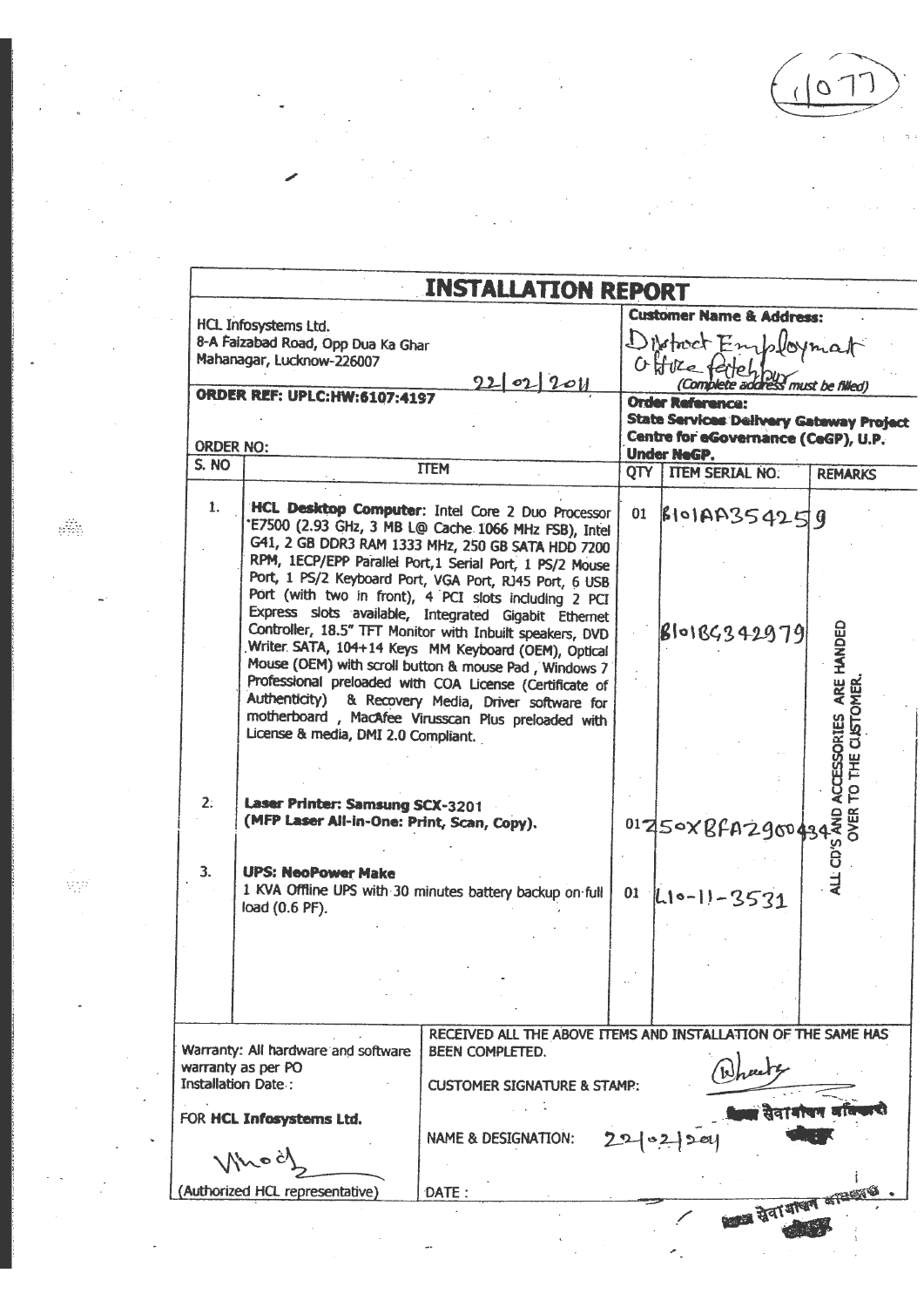$1206$ 

l,

 $\bullet$ 

 $\omega_{\rm{eff}}$ 

J.

 $\mathbf{L}$ 

|              | HCL Infosystems Ltd.                                                                                                                                                                                                                                                                                                                                                                                                                                                                                                                                                                                                                                                                                                                                                                           |                                                                                                                                       |                                                                                                                                        | <b>Customer Name &amp; Address:</b><br>ZILA SAMAJ KALYAN ADHIKARJ |                                                         |  |
|--------------|------------------------------------------------------------------------------------------------------------------------------------------------------------------------------------------------------------------------------------------------------------------------------------------------------------------------------------------------------------------------------------------------------------------------------------------------------------------------------------------------------------------------------------------------------------------------------------------------------------------------------------------------------------------------------------------------------------------------------------------------------------------------------------------------|---------------------------------------------------------------------------------------------------------------------------------------|----------------------------------------------------------------------------------------------------------------------------------------|-------------------------------------------------------------------|---------------------------------------------------------|--|
|              | 8-A Faizabad Road, Opp Dua Ka Ghar                                                                                                                                                                                                                                                                                                                                                                                                                                                                                                                                                                                                                                                                                                                                                             |                                                                                                                                       |                                                                                                                                        | KARVALAY, FATEHPUR                                                |                                                         |  |
|              | Mahanagar, Lucknow-226007                                                                                                                                                                                                                                                                                                                                                                                                                                                                                                                                                                                                                                                                                                                                                                      | $25 0 $ 2011                                                                                                                          |                                                                                                                                        | (Complete address must be filled)                                 |                                                         |  |
|              | <b>ORDER REF: UPLC:HW:6107:4197</b><br>ORDER NO: 20600 531 58                                                                                                                                                                                                                                                                                                                                                                                                                                                                                                                                                                                                                                                                                                                                  | 8066603837                                                                                                                            | <b>Order Reference:</b><br><b>State Services Delivery Gateway Preject</b><br>Centre for eGovernance (CeGP), U.P.<br><b>Under NeGP.</b> |                                                                   |                                                         |  |
| <b>S. NO</b> | <b>TTEM</b>                                                                                                                                                                                                                                                                                                                                                                                                                                                                                                                                                                                                                                                                                                                                                                                    |                                                                                                                                       | OTY                                                                                                                                    | <b>TTEM SERIAL NO.</b>                                            | <b>REMARKS</b>                                          |  |
| 1.           | HCL Desktop Computer: Intel Core 2 Duo Processor<br>E7500 (2.93 GHz, 3 MB L@ Cache 1066 MHz FSB), Intel<br>G41, 2 GB DDR3 RAM 1333 MHz, 250 GB SATA HDD 7200<br>RPM. 1ECP/EPP Parallel Port, 1 Serial Port, 1 PS/2 Mouse<br>Port, 1 PS/2 Keyboard Port, VGA Port, RJ45 Port, 6 USB<br>Port (with two in front), 4 PCI slots including 2 PCI<br>Express slots available, Integrated Gigabit Ethernet<br>Controller, 18.5" TFT Monitor with Inbuilt speakers, DVD<br>Writer SATA, 104+14 Keys MM Keyboard (OEM), Optical<br>Mouse (OEM) with scroll button & mouse Pad, Windows 7<br>Professional preloaded with COA License (Certificate of<br>Authenticity) & Recovery Media, Driver software for<br>motherboard, MacAfee Virusscan Plus preloaded with<br>License & media, DMI 2.0 Compliant. |                                                                                                                                       | 01                                                                                                                                     | $ B $ o $ AB345 $<br>B 0 B6343967                                 | ARE HANDED<br>CLISTOMER<br><b>ACCESSORIES</b><br>TO THE |  |
| 2.           | <b>Laser Printer: Samsung SCX-3201</b><br>(MFP Laser All-in-One: Print, Scan, Copy).                                                                                                                                                                                                                                                                                                                                                                                                                                                                                                                                                                                                                                                                                                           |                                                                                                                                       |                                                                                                                                        | 01 250 × 8 F B 2900 247                                           |                                                         |  |
| 3.           | <b>UPS: NeoPower Make</b><br>1 KVA Offline UPS with 30 minutes battery backup on full<br>load (0.6 PF).                                                                                                                                                                                                                                                                                                                                                                                                                                                                                                                                                                                                                                                                                        |                                                                                                                                       | 01                                                                                                                                     | $ L 0-1 $ - 324k                                                  |                                                         |  |
|              | Warranty: All hardware and software<br>warranty as per PO<br><b>Installation Date:</b><br>FOR HCL Inforystems Ltd.<br>(Authorized HCL representative)                                                                                                                                                                                                                                                                                                                                                                                                                                                                                                                                                                                                                                          | RECEIVED ALL THE ABOVE ITEMS AND INSTAL<br>BEEN COMPLETED.<br><b>CUSTOMER SIGNATURE &amp; STAMP</b><br><b>NAME &amp; DESIGNATION:</b> |                                                                                                                                        |                                                                   | TION OF THE SAME HAS                                    |  |

 $\bar{z}$ 

 $\mathcal{L}_{\text{max}}$  and  $\mathcal{L}_{\text{max}}$ 

 $\mathbb{R}$ 

 $\bar{\mathcal{A}}$ 

 $\frac{1}{2}$ 

▒

 $\bar{\beta}$  $\bar{\mathbb{Z}}$  .

 $\epsilon$  $\frac{1}{\sqrt{2}}$ 

 $\mathbb{Z}$ 

 $\ddot{\phantom{0}}$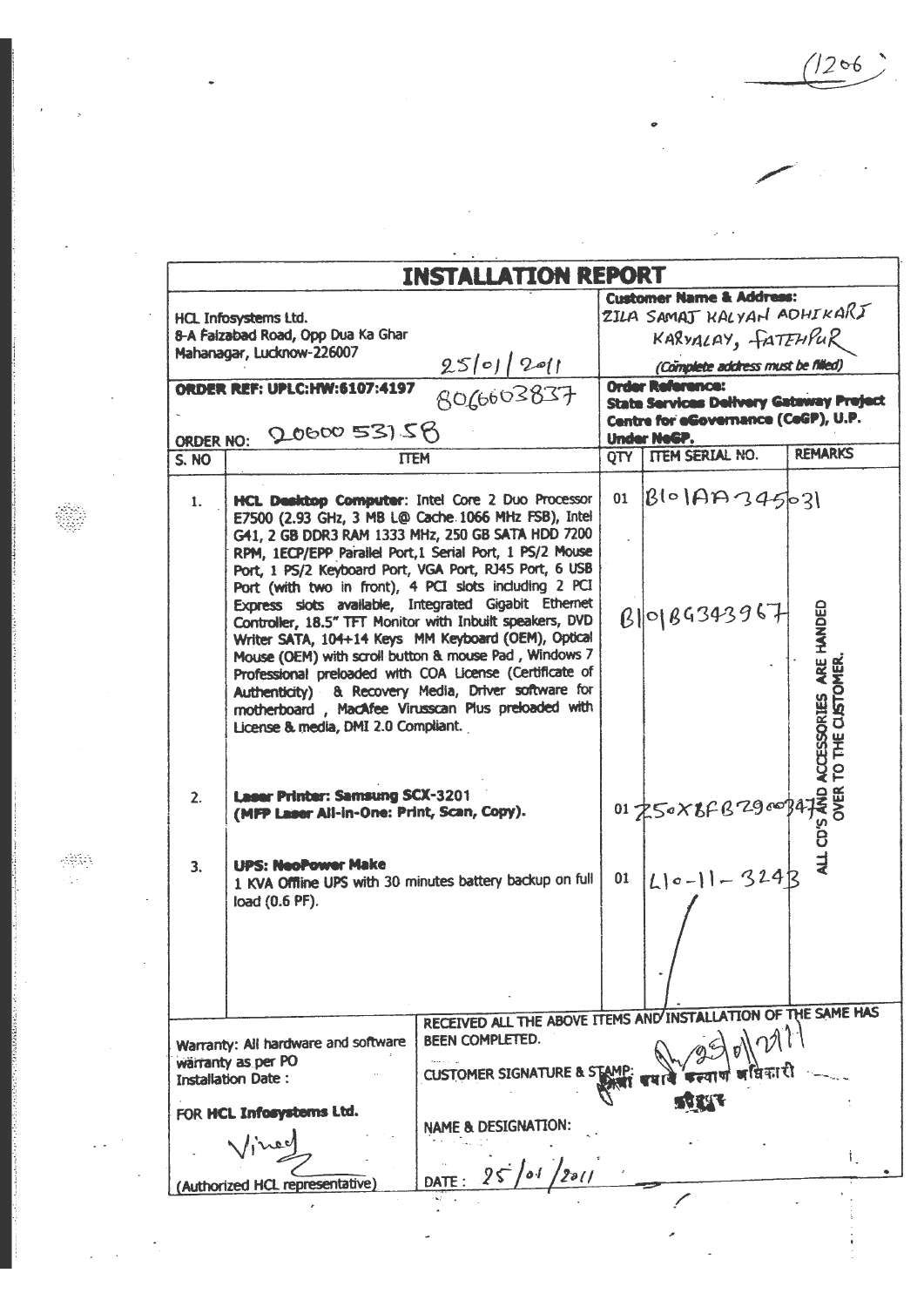|                  |                                                                                                             | <b>INSTALLATION REPORT</b>                                                                                                                                                                                                                                                                                                                                                                                                                                                                                                                                                                                                                                                                                                                              |    |                                                                                       |                                                      |
|------------------|-------------------------------------------------------------------------------------------------------------|---------------------------------------------------------------------------------------------------------------------------------------------------------------------------------------------------------------------------------------------------------------------------------------------------------------------------------------------------------------------------------------------------------------------------------------------------------------------------------------------------------------------------------------------------------------------------------------------------------------------------------------------------------------------------------------------------------------------------------------------------------|----|---------------------------------------------------------------------------------------|------------------------------------------------------|
|                  | HCL Infosystems Ltd.<br>8-A Faizabad Road, Opp Dua Ka Ghar<br>Mahanagar, Lucknow-226007                     |                                                                                                                                                                                                                                                                                                                                                                                                                                                                                                                                                                                                                                                                                                                                                         |    | <b>Customer Name &amp; Address:</b><br>Sadar Tahsed Fatitip                           |                                                      |
|                  | <b>ORDER REF: UPLC: HW:6107:4197</b>                                                                        |                                                                                                                                                                                                                                                                                                                                                                                                                                                                                                                                                                                                                                                                                                                                                         |    | (Complete address must be filled)                                                     |                                                      |
|                  |                                                                                                             |                                                                                                                                                                                                                                                                                                                                                                                                                                                                                                                                                                                                                                                                                                                                                         |    | <b>Order Reference:</b>                                                               |                                                      |
| <b>ORDER NO:</b> |                                                                                                             |                                                                                                                                                                                                                                                                                                                                                                                                                                                                                                                                                                                                                                                                                                                                                         |    | <b>State Services Delivery Gateway Preject</b><br>Centre for eGovernance (CeGP), U.P. |                                                      |
| S. NO            |                                                                                                             | <b>ITEM</b>                                                                                                                                                                                                                                                                                                                                                                                                                                                                                                                                                                                                                                                                                                                                             |    | Under NeGP.<br>QTY TTEM SERIAL NO.                                                    | <b>REMARKS</b>                                       |
| 1.               | License & media, DMI 2.0 Compliant.                                                                         | HCL Desktop Computer: Intel Core 2 Duo Processor<br>E7500 (2.93 GHz, 3 MB L@ Cache 1066 MHz FSB), Intel<br>G41, 2 GB DDR3 RAM 1333 MHz, 250 GB SATA HDD 7200<br>RPM, 1ECP/EPP Parallel Port, 1 Serial Port, 1 PS/2 Mouse<br>Port, 1 PS/2 Keyboard Port, VGA Port, RJ45 Port, 6 USB<br>Port (with two in front), 4 PCI slots including 2 PCI<br>Express slots available, Integrated Gigabit Ethernet<br>Controller, 18.5" TFT Monitor with Inbuilt speakers, DVD<br>Writer SATA, 104+14 Keys MM Keyboard (OEM), Optical<br>Mouse (OEM) with scroll button & mouse Pad, Windows 7<br>Professional preloaded with COA License (Certificate of<br>Authenticity) & Recovery Media, Driver software for<br>motherboard, MacAfee Virusscan Plus preloaded with | 01 | $Rlo$ 1AA344620<br>A101BC337720                                                       | ARE HANDED<br>TO THE CLISTOMER<br><b>ACCESSORIES</b> |
| 2.               | <b>Laser Printer: Samsung SCX-3201</b><br>(MFP Laser All-in-One: Print, Scan, Copy).                        |                                                                                                                                                                                                                                                                                                                                                                                                                                                                                                                                                                                                                                                                                                                                                         |    | $01$ 250xBFAZ90030122                                                                 |                                                      |
| 3 <sub>1</sub>   | <b>UPS: NeoPower Make</b><br>load (0.6 PF).                                                                 | 1 KVA Offline UPS with 30 minutes battery backup on full                                                                                                                                                                                                                                                                                                                                                                                                                                                                                                                                                                                                                                                                                                | 01 | $ Li_0-11-3707$                                                                       | ALL CD'S                                             |
|                  |                                                                                                             |                                                                                                                                                                                                                                                                                                                                                                                                                                                                                                                                                                                                                                                                                                                                                         |    |                                                                                       |                                                      |
|                  |                                                                                                             |                                                                                                                                                                                                                                                                                                                                                                                                                                                                                                                                                                                                                                                                                                                                                         |    |                                                                                       |                                                      |
|                  | Warranty: All hardware and software<br>warranty as per PO<br>Installation Date:<br>FOR HCL Inforystems Ltd. | RECEIVED ALL THE ABOVE ITEMS AND INSTALLATION OF THE SAME HAS<br>BEEN COMPLETED.<br><b>CUSTOMER SIGNATURE &amp; STAMP:</b><br><b>NAME &amp; DESIGNATION:</b>                                                                                                                                                                                                                                                                                                                                                                                                                                                                                                                                                                                            |    |                                                                                       |                                                      |
|                  |                                                                                                             |                                                                                                                                                                                                                                                                                                                                                                                                                                                                                                                                                                                                                                                                                                                                                         |    |                                                                                       |                                                      |
|                  | Authorized HCL representative)                                                                              | $21 - 2 - 2011$<br>DATE:                                                                                                                                                                                                                                                                                                                                                                                                                                                                                                                                                                                                                                                                                                                                |    |                                                                                       |                                                      |

 $\frac{1}{2} \sum_{i=1}^n \frac{1}{2} \frac{1}{2}$ 

 $\label{eq:2} \frac{1}{\sqrt{2}}\left(\frac{1}{\sqrt{2}}\right)^{2} \frac{1}{\sqrt{2}}\left(\frac{1}{\sqrt{2}}\right)^{2}$ 

 $\bar{\bar{z}}$ 

 $\ddot{\phantom{0}}$ 

 $1285$ 

 $\hat{\mathcal{A}}$ 

 $\sim$   $\sim$ 

 $\mathbf{A}^{(1)}$  and  $\mathbf{A}^{(2)}$  and  $\mathbf{A}^{(3)}$ 

 $\hat{\boldsymbol{\beta}}$ 

 $\sim 1$ 

 $\frac{1}{2}$ 

 $\mathcal{L}^{\mathcal{L}}$ 

 $\mathcal{L}(\mathcal{A})$  .

 $\ddot{\phantom{0}}$ 

 $\begin{array}{c} \frac{1}{2} \\ \frac{1}{2} \end{array}$ 

 $\ddot{\phantom{0}}$ 

 $\frac{1}{\sqrt{2}}\left(\frac{1}{\sqrt{2}}\right)^{2}$ 

 $\mathcal{A}$ 

戀

 $\frac{1}{2}$ 

 $\frac{1}{2} \sum_{i=1}^{n} \frac{1}{2} \sum_{j=1}^{n} \frac{1}{2} \sum_{j=1}^{n} \frac{1}{2} \sum_{j=1}^{n} \frac{1}{2} \sum_{j=1}^{n} \frac{1}{2} \sum_{j=1}^{n} \frac{1}{2} \sum_{j=1}^{n} \frac{1}{2} \sum_{j=1}^{n} \frac{1}{2} \sum_{j=1}^{n} \frac{1}{2} \sum_{j=1}^{n} \frac{1}{2} \sum_{j=1}^{n} \frac{1}{2} \sum_{j=1}^{n} \frac{1}{2} \sum_{j=1}^{n$ 

 $\sigma_{\rm{eff}}=2$ 

 $\frac{1}{2}$ 

 $\ddot{\phantom{0}}$ 

 $\frac{1}{2}$ 

@

 $\ddot{\phantom{0}}$ 

 $\overline{\phantom{a}}$ 

 $\hat{\mathcal{A}}$  $\frac{1}{2} \frac{1}{2}$ 

 $\mathcal{L}^{\text{max}}_{\text{max}}$ 

 $\mathcal{L}^{(1)}$  $\ddot{\phantom{a}}$ 

 $\mathcal{L}(\mathcal{A})=\mathcal{L}(\mathcal{A})$